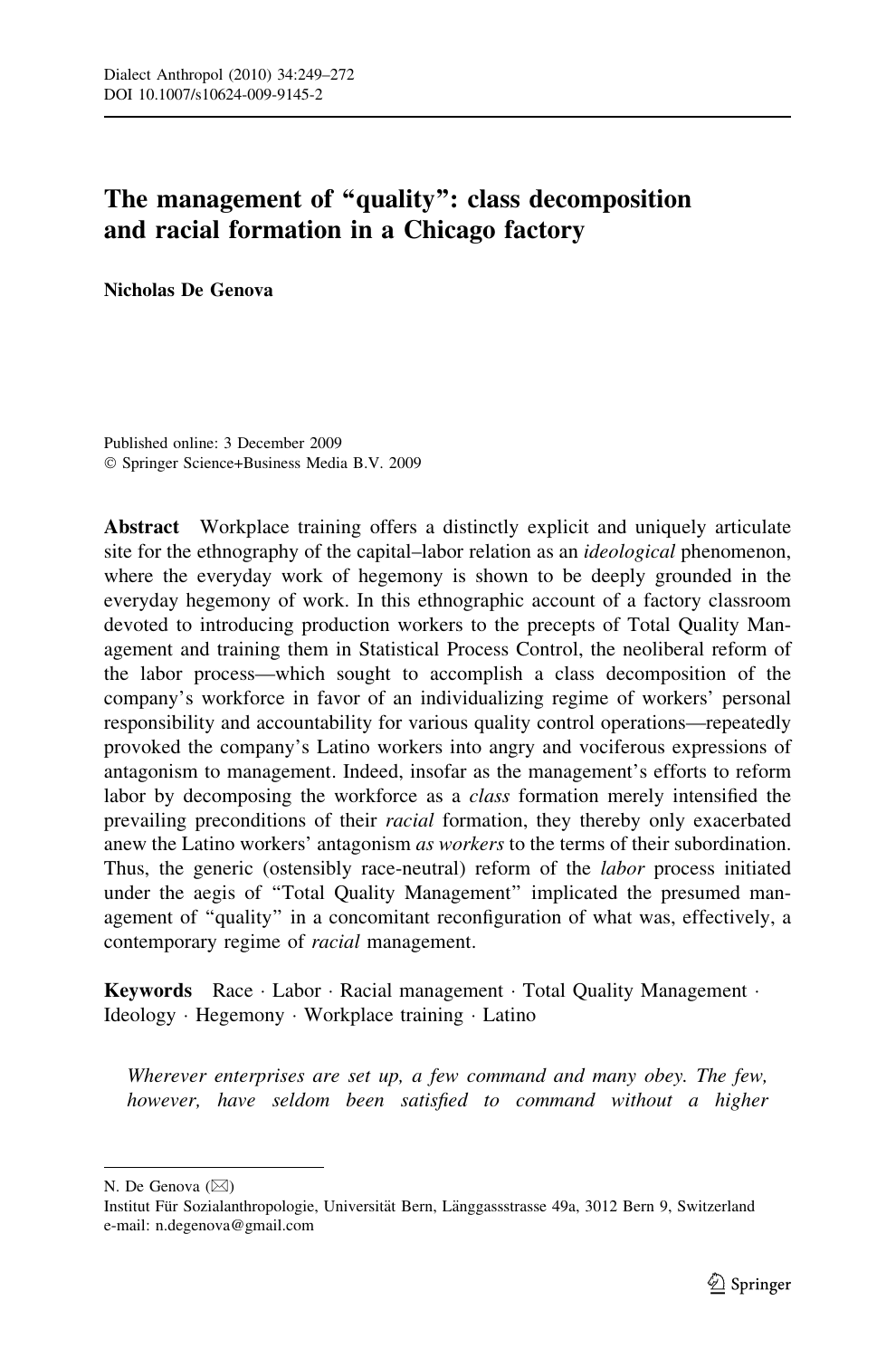justification… and the many have seldom been docile enough not to provoke such justifications.

Reinhard Bendix, Work and Authority in Industry ([1956](#page-21-0) [1974]:1).

Every relationship of ''hegemony'' is necessarily an educational relationship … Antonio Gramsci, The Prison Notebooks, ([1929–](#page-22-0)35 [1971]:350).

The everyday work of hegemony is profoundly rooted in the everyday hegemony of work—its necessity, its ubiquity, its normalcy. This indeed is precisely where the historical (and also historically specific) dimensions of capitalist social relations are most palpably grounded (and reproduced) in *routinized practice*.<sup>1</sup> The ideological indeed, *pedagogical*—dimensions of the capital–labor relation must ultimately remain contingent upon the practico-ideological role of labor itself as a disciplinary process. Such disciplining-through-labor begins with what Marx identified as the requirement that the will of the worker be purposefully and attentively subordinated to the objective of her labor for the entire duration of the work [\(1867](#page-22-0)/1976:284), and within an industrial workplace, also ''the technical subordination of workers to the uniform motion of the instruments of labor" (549; cf. Chakrabarty [1989:](#page-21-0)65-115; Foucault  $1977:135-228$  $1977:135-228$ ).<sup>2</sup> As Michael Burawoy has argued, "the organization of work has political and ideological effects"  $(1985:5,7)$  $(1985:5,7)$ ; emphasis in original; cf. Peña [1997:](#page-22-0)55–100). ''Consent,'' therefore, as Burawoy contends, ''is produced at the point of production'' ([1979:](#page-21-0)xii). Without a decisive measure of consent, day in and day out, the work itself would simply not get done.

There is, on the one hand, the tacit and utterly mundane compulsion of laboring practice and the dense pedagogical redundancy implied by the physical organization of work. On the other hand, there are more pedantic ideological projects, the more articulate ''educational'' scripts, which insistently propose to justify or at least naturalize the social relations embedded in the daily grind of the labor process. But it is precisely the dreadful and stultifying routinization of these relations in practice that gives hegemonic projects the semblance of ''natural laws'' [\(Marx 1976:](#page-22-0)899). There are crucial junctures, however, where the tedious monotony of repetitive labor and the didactic monologues of ideology intersect, and are exposed in all their dialectical tension. One such point where the apparently parallel universes of discourse and practice are visibly co-constituted, and which therefore commands critical scrutiny, is workplace ''training.'' For, here is the site where the

 $1$  This crucial insight is, after all, the central (if often unrecognized) theme ultimately animating Marx's discussion of the fetishism of the commodity-form, which acquires its special status as a ''social hieroglyphic" (1867/1976:167) because of the systemic way that the social relations between people, as producers, are *mediated* by their respective practical relations to things (e.g. tools, machines, raw materials, money, commodities), and finally manifest only in the objectively ''social'' relations between the things produced by their labor, through exchange (165).

 $2$  As Marx explains, because human beings realize our purposes in the materials of nature *consciously*, our work requires that we ''subordinate [our] will'' to such tasks: ''a purposeful will is required for the entire duration of the work. This means close attention" (1867/1976:284). Thus, labor subordination and also the ensuing (political) problems of social domination, more broadly—is inextricable from some elementary and rather prosaic *technical* problems that are especially acute in the context of estranged labor, but which notably arise from more ontological features of human creative capacities.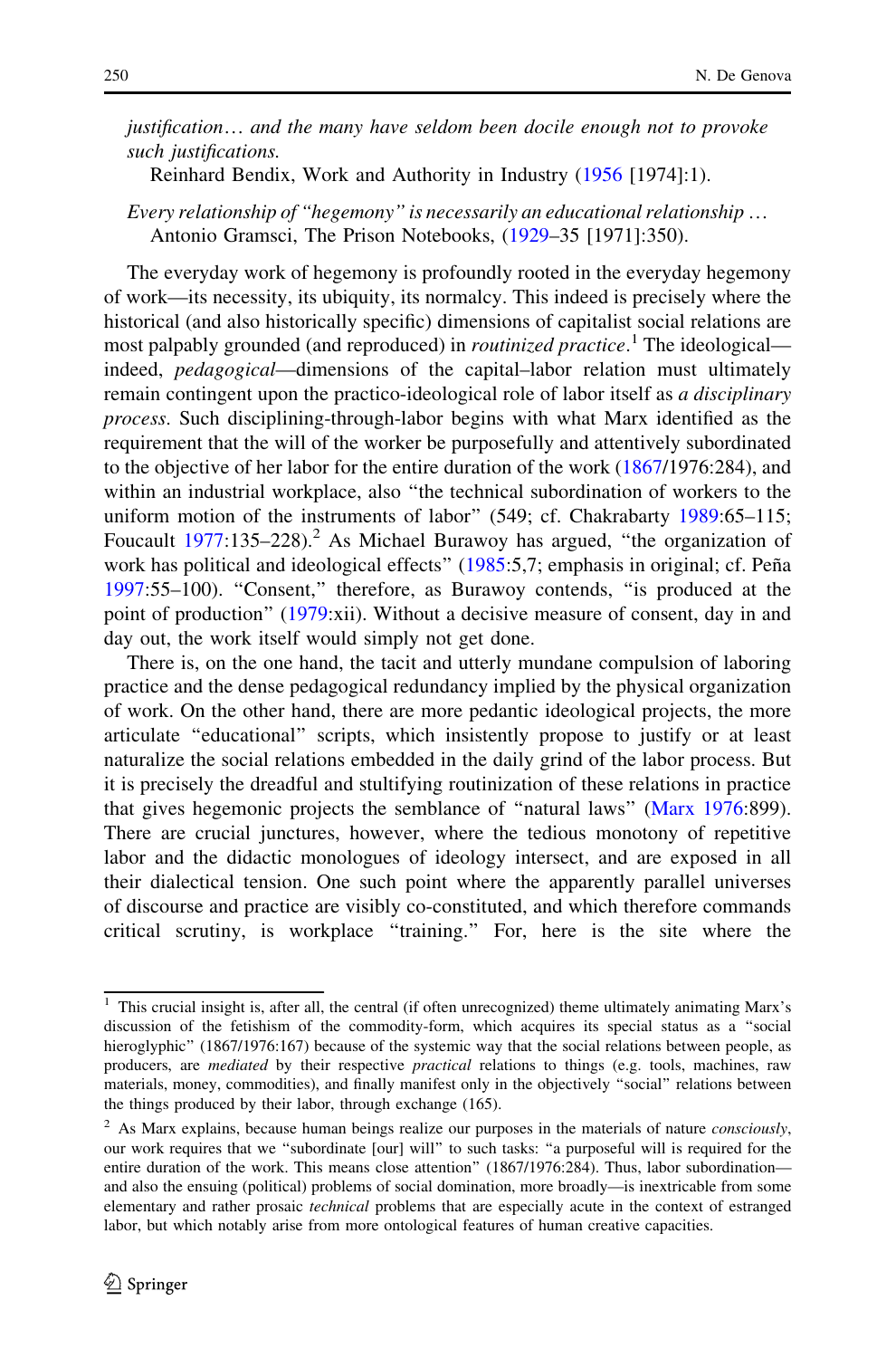subordination routinely enacted through the everyday organization of work acquires an extraordinary explicitness.

This essay inquires into the ideological dynamics of workplace ''training'' and the reform of the labor process toward the ends of more effective and efficient labor subordination. More specifically, it considers efforts directed toward the more effective and efficient management (and control) of ''quality.'' This study draws from my ethnographic research in a metal-fabricating factory in Chicago that employed approximately 250 people, which I call Imperial Enterprises,  $3$  where I was employed during the mid-1990s as an instructor of English as a Second Language (ESL) among Latino (predominantly Mexican/migrant) production workers,<sup>4</sup> and sometimes as an instructor of basic mathematics (alternately, in Spanish and English) among both migrant and non-migrant workers.<sup>5</sup> In all of the Chicago area factories where I was employed as a workplace instructor during the mid-1990s, management-driven imperatives for worker literacy were inevitably and inextricably entangled with typically contradictory, potentially irreconcilable compulsions for high productivity and mandates for standardized ''quality'' and precision (the sophisticated measurement and regulation of which had conventionally been subject always to more or less meticulous oversight and supervisory command). Some balance of these divergent demands for both quantity and quality became, in each particular production process, a working quotient of ''efficiency.'' In small- to medium-sized workplaces like Imperial Enterprises, which principally made parts for, or otherwise serviced, larger industries (such as producers of capital goods, automobiles, and various durable consumer appliances), local managements tended to exude a remarkable anxiety about their capacity to adequately satisfy the requirements of their corporate customers, whose fields of operations were commonly construed on a transnational if not effectively global scale. Increasingly, these smaller employers had become acutely apprehensive about their capacities to

<sup>&</sup>lt;sup>3</sup> This company name as well as all personal names in the ensuing text are fictive. Due to the fact that some of the people who were my interlocutors in the larger research project are vulnerable to the punitive legal recriminations that could be brought to bear upon their undocumented immigration status, I have chosen to protect the anonymity of the people depicted here. Likewise, in the interests of protecting myself legally against any possible charges of breach of contract or confidentiality on the part of this company, where I was indirectly employed, I have opted to exclude or alter any extraneous details that could serve to identify this particular workplace.

<sup>&</sup>lt;sup>4</sup> The contradictions of workplace literacy that arise from the place of "training" in labor discipline had diverse ramifications for my own institutionally mediated social situation and practice, both as a workplace-based instructor and as an ethnographer (cf. De Genova [2005](#page-21-0):147-166, [2006](#page-21-0)). Elsewhere, I have elaborated a more extended discussion of the politics of second-language learning in particular in the racialized context of Mexican (or Latino) migrant labor and workplace ''training,'' including a critical problematization of my own sociopolitical status as a US citizen and ''native,'' racialized as white (De Genova [2005](#page-21-0):13–55).

 $5$  Throughout the ensuing text, when the category *migrant* is deployed, it should not be confused with the more precise term *migratory*; rather, the term *migrant* is intended to do a certain epistemological work i.e., to serve as a category of analysis that disrupts the implicit teleology of the more conventional term immigrant, which is posited always from the standpoint of the (migrant-"receiving") US nation-state (cf. De Genova [2005](#page-21-0)). In this instance, where the term modifies Puerto Ricans—who are US citizens by colonial birthright and thus, in a juridical sense, precisely not "immigrants"—migrant may be understood to refer to persons who originally migrated to the US mainland from the island of Puerto Rico (as opposed to those born on the mainland).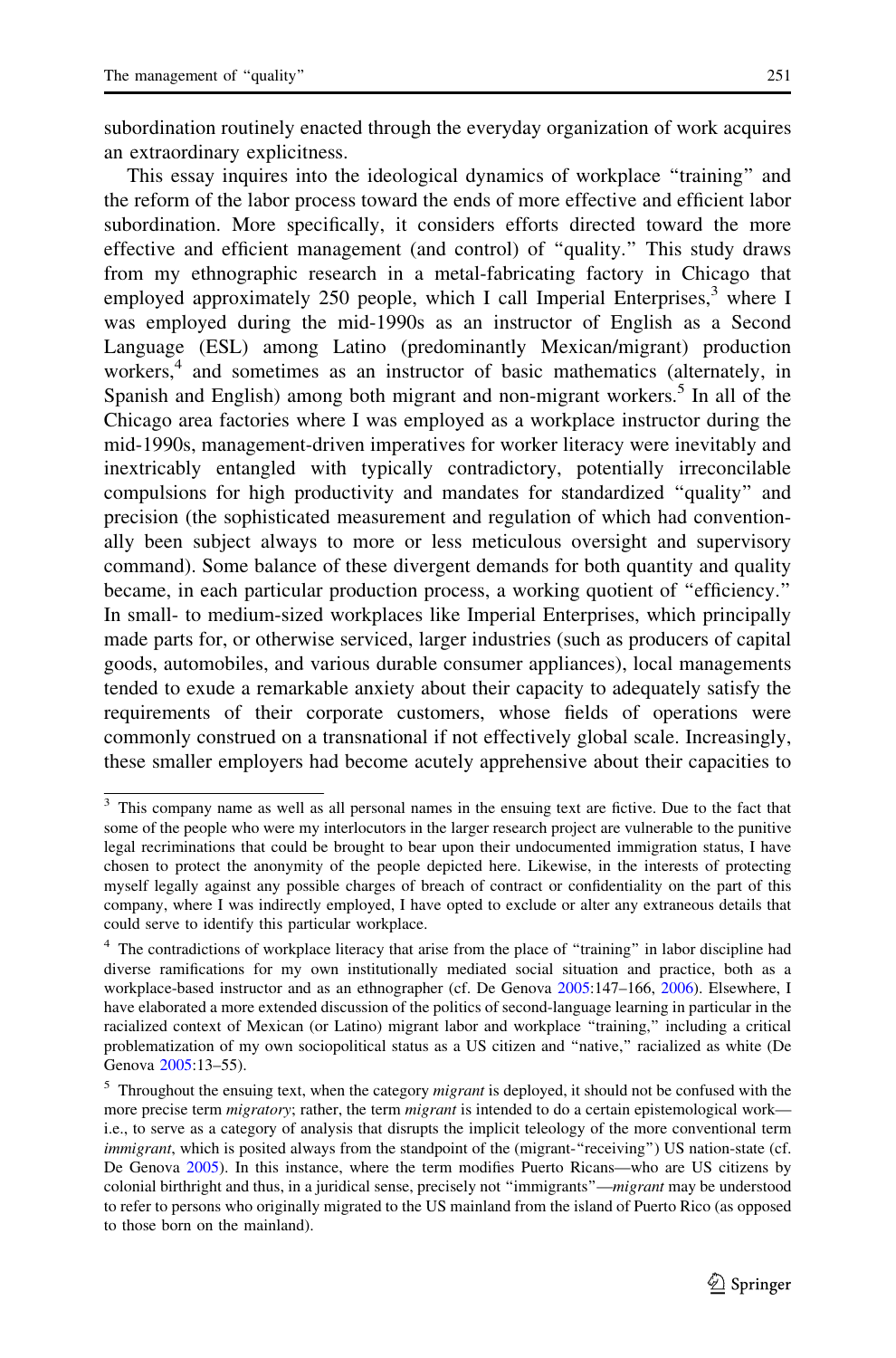meet their clients' ''global standards'' of quality control and simultaneously maintain production quotas that could reliably secure their profit margins.

Furthermore, this essay elucidates how the ostensibly generic (race-neutral) reform of the labor process initiated under the aegis of ''Total Quality Management''—a political strategy of class decomposition—instigated and inflamed forms of workplace antagonism that assumed the overt form of racial conflict. Thus, the presumed management of ''quality'' was effectively implicated in a concomitant reconfiguration of the contemporary regime of what Roediger [\(2008\)](#page-22-0) has incisively designated racial management.

#### ''Total Quality Management'' as class decomposition

During the 1990s, when the ethnographic research for this study was realized, managerial anxiety about enhancing companies' answerability to ''global'' standards was manifested through a ubiquitous preoccupation with ''Total Quality Management" (TQM) and the "team concept"—overlapping expressions of a pervasive (pseudo-)humanistic mantra of late twentieth-century capitalist managerial ''organization theory'' (cf. Barker [1993;](#page-21-0) Garrahan and Stewart [1992](#page-21-0); Grenier [1988;](#page-22-0) Hodson et al. [1994b;](#page-22-0) Knights and McCabe [2000b](#page-22-0), [2002,](#page-22-0) [2003;](#page-22-0) Moody [1988:](#page-22-0)187–191; Ray [1986](#page-22-0); Sewell and Wilkinson [1992](#page-23-0); Willmott [1993,](#page-23-0) [2003\)](#page-23-0).<sup>6</sup> As its proponents themselves have made emphatic, TQM entails not merely a technical re-organization of the labor process but rather is principally about re-envisioning the ever-expanding production of surplus value on an effectively educational model, as necessarily and critically requiring the productive enterprise to exude continuous adaptation as a ''learning organization'' (e.g. Senge [1990,](#page-23-0) [1992](#page-23-0)). In a euphemistic effort to dispense with the conventionally more hierarchical and authoritarian idioms of old-fashioned industrial relations, ''Quality Control'' is abolished in favor of ''Quality Assurance,'' workers are refashioned as ''associates'' or ''team members," and industrial relations managers magnanimously (but revealingly, nonetheless) transpose ''personnel'' into ''human resources,'' if not ''human capital'' (see also Hodson et al. [1994b\)](#page-22-0). TQM's putative goal becomes ''empowering'' workers to "take ownership" of their respective locations in the production process. As the supposed ''owners'' of their jobs, and sometimes as participants in superficially non-hierarchical ''quality circles,'' workers are held more accountable for the ''quality assurance'' of their own production, and are supposed to relate to other workers (as well as supervisors) who are implicated in subsequent operations in the production process, as their ''customers.'' All of the relations of production are semantically inverted as relations of exchange, in order that workers may come

<sup>6</sup> Even within the academic literature concerned with organizational theory and methods in management and business administration, where the TQM concept originated, there is evidence of some notably critical skepticism about the exuberant promotion of TQM as a ''fad'' or ''fashion'' (Abrahamson [1991](#page-21-0), [1996;](#page-21-0) Hackman and Wageman [1995](#page-22-0)) and its accession to the status of a de facto ''social movement'' (Hackman and Wageman [1995](#page-22-0):309), leading to a marked divergences among rhetoric, technical discourse, and empirical realities (Astley and Zammuto [1992](#page-21-0); Zbaracki [1998](#page-23-0)), and even to its partial disavowal by its originators (Senge [1992;](#page-23-0) Zbaracki [1998](#page-23-0)).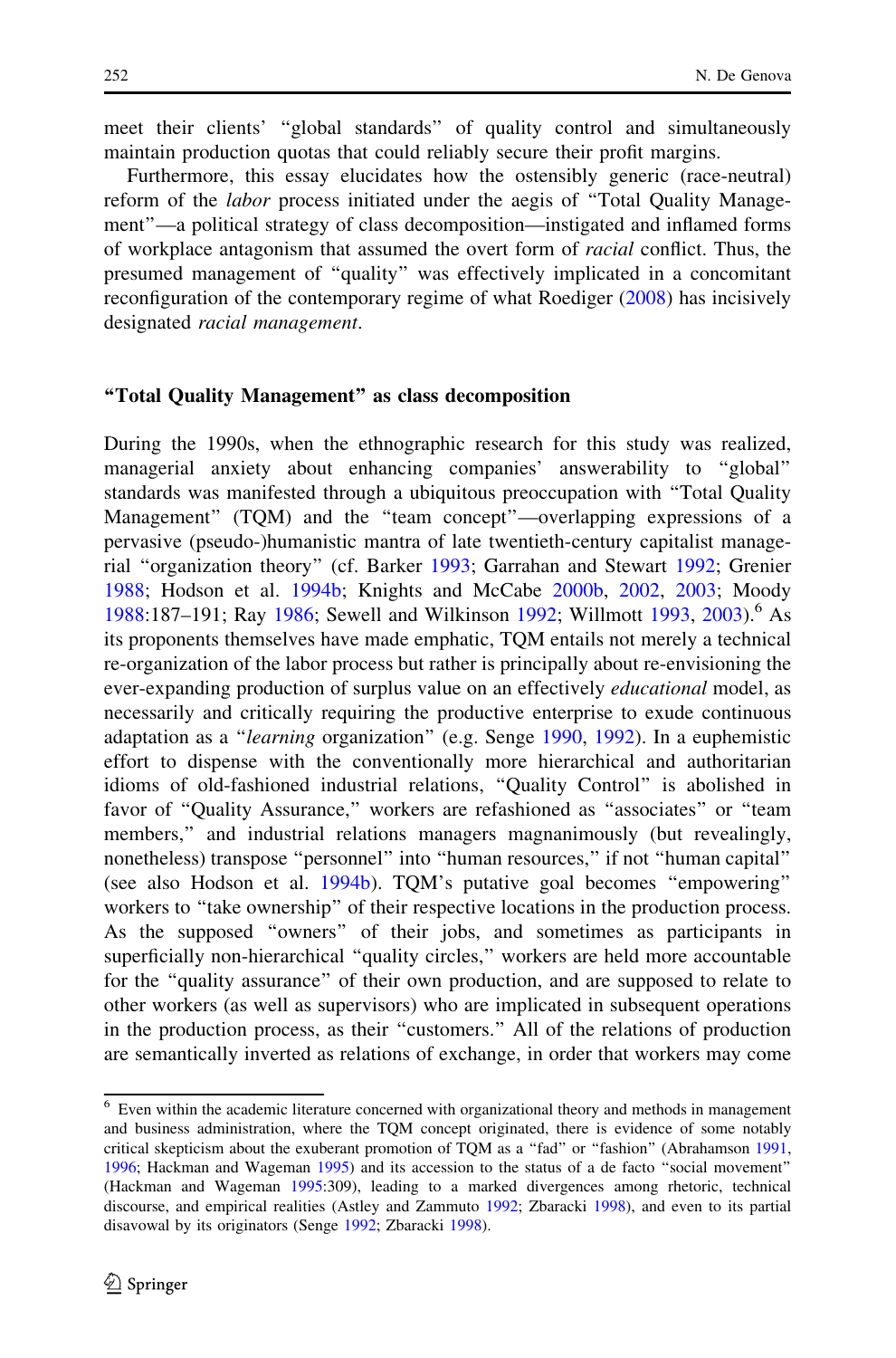to inhabit the standpoint of their employers, as ''owners'' with a vested interest in maximizing the profitability of their own production.

Beyond mere semantics, however, the TQM movement aspires toward a distinctly neoliberal reconfiguration of factory discipline, increasing flexibility without conceding authority, premised upon the prospect that workers might embrace it as a liberalizing reform that could nonetheless rationalize and enhance their increasingly self-regulated subordination to the imperatives of ''efficiency'' and "quality."<sup>7</sup> Michel Foucault's critique of the neoliberal theory of "human capital'' interrogates precisely this fatuous manner in which wage laborers are refigured as ''autonomous entrepreneurs with full responsibility for their own investment decisions … the entrepreneurs of themselves'' (Lemke [2001:](#page-22-0)199). Indeed, one of TQM's chief characteristics is the combination of precisely collaborative organizational forms with its overall neoliberal ethos of virtual ''ownership.'' In practice, such strategies aim at an enhanced disciplining of all workers, not only by augmenting their actual responsibilities in the labor process to include various quality control and inspection tasks, but also by intensifying their accountability for every aspect of the production process that involves them (cf. Ezzamel et al. [2001;](#page-21-0) Sewell and Wilkinson [1992](#page-23-0)). During my ethnographic research, in instances where small-scale work ''teams'' were rewarded monetarily for exceptionally high levels of efficient (high quality) production, with bonuses paid to individual team members invariably calculated on the basis of *group* performance, for example, the predictable consequence was that each individual within the team tended to be implicated in a more or less overt disciplining of his or her co-workers, as well as the concomitant internalization of the pressure to consistently perform in a manner that would not be seen to undermine the team's prospects of extraordinary remuneration for ''quality'' production. In short, the team form of work organization heightened the demands upon each individual to be a "good worker." (In workplaces where such bonuses were calculated as percentages based on unequal pay scales, furthermore, the workers' surveillance of one another's discrepant ''gain-sharing'' bonuses after each pay period still further intensified mutual suspicion and animosity). Even in concert with ''team'' forms of work organization and the attendant disciplinary mechanisms of small-scale collective responsibility, then, this whole constellation of discursive and practical organizational tactics must be recognized as fundamentally individualizing in its intent.

In this sense, TQM is apprehensible as an overall strategy decidedly aimed at the *de-composition* of the workforce within any given workplace. This may be a strategy for decomposing workers as members of a class, but it may also aspire merely to decompose them as members of an assortment of disparate but cohesive identity blocs (each constituted in more or less openly antagonistic competition with one another, yet all defined nonetheless through their common subordination to the mandates of management). Thus, my contention is not that TQM is introduced only as a political strategy to subvert or otherwise fracture a presumed solidarity among workers that precedes it and summons forth managerial schemes

 $<sup>7</sup>$  For a general discussion of post-Fordist regimes of "flexible accumulation," see Harvey ([1989\)](#page-22-0).</sup>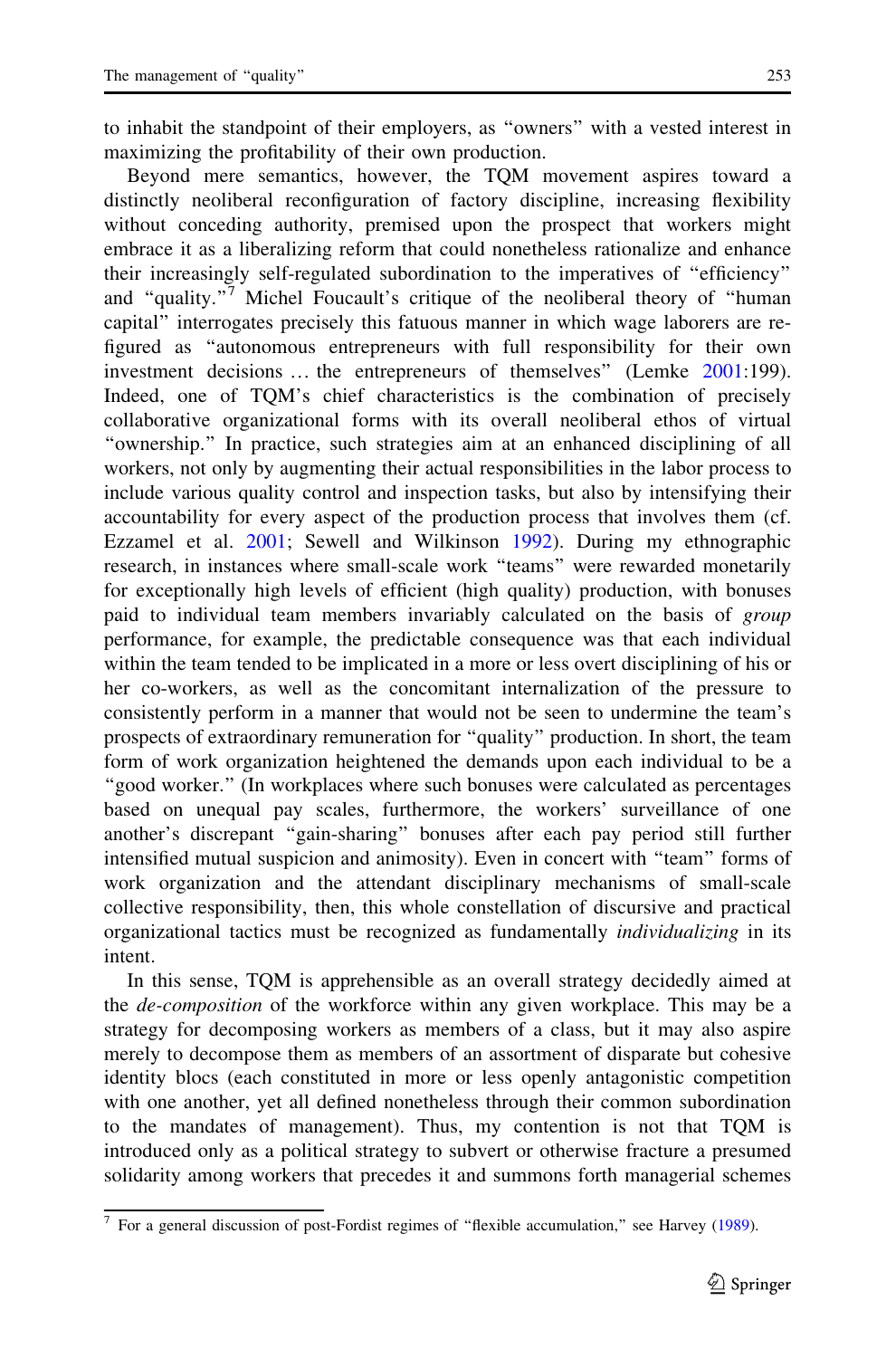to decompose workforces already mobilized for struggle or organized on the basis of class antagonism to their employers. Rather, I am suggesting that TQM, like all management practices, must more or less systematically (and restlessly) aspire to both compose and form a given workforce as labor-for-capital, and likewise persistently continue to also decompose and reconfigure those same labor relations in order to elude the very prospect that workers might engage in one or another process of class formation as labor-against-capital. Struggle is constitutive and always at least latent in the capital–labor relation itself; it is not a reaction formation. Whether decomposing a workforce as a relatively organized whole or more simply contributing to the dissolution or fragmentation of alternative formations of solidarity (such as racially-identified ones) among blocs of workers, TQM's decomposition of labor necessarily implies the workforce's re-composition—as an aggregate of self-motivated and mutually disciplined laboring individuals whose productive energies may be directed toward a quasi-entrepreneurial maximization of the firm's overall efficiency and profitability.

One of the founding theoretical formulations of TQM promotes the notion that management must profitably facilitate what it depicts, in an explicitly metaphysical claim, as the individual human being's ''instinctive drive for precision, beauty, and perfection'' (Juran [1974:](#page-22-0)4.54). In this manner, TQM devises to capitalize on human labor's autonomous creative capacity and ingenuity—something that is inherently collective, cooperative, and socially configured. The goal is therefore to re-channel the enhanced productive powers of what Marx depicted as ''the collective worker'' [\(1867](#page-22-0)/1976:464–470, 481–483, 502–503, 643–644)—as well as the concomitant stimulation of the individual workers' competitive ''animal spirits'' (443–444, 447) and ''sense of liberty, independence and self-control'' (697)—into strictly individualized forms of responsibility, answerability, and subjection, generally. The "collective working organism," itself "a form of existence of capital" (481) which Marx recognized to be a multifaceted "mechanical monster" (503) that systematically fragments particular human labors and converts individual workers into ''crippled monstrosities'' (481)—now within the purview of TQM, is hereby chastened to be also an ever-vigilant, self-correcting one: a learning organization. For Marx, the vast automaton of the modern factory necessarily reduces each individual into ''the automatic motor of a detail operation,'' and confronts each worker with the astounding technical and scientific achievements of human intellectual potentialities only as an alien and despotic power which ''mutilates the worker, turning him [sic] into a fragment of himself'' (481). The TQM project now commands the worker to similarly collude in the mutilation of her own intellectual capacities as a self-monitoring ''smart machine,'' while yet the motive force and figurative "owner" of what remains, as ever, a mere detail operation.

And yet, in practice, even when TQM effectively transforms the subjectivity of employees, ''self-discipline … also has its limits and points of resistance'' (Knights and McCabe [1999](#page-22-0):199, cf. [1998a,](#page-22-0) [b](#page-22-0), [2000a\)](#page-22-0), making neoliberal forms of ''subjective'' control unpredictable and impossible to exhaustively align with managerial interests and outlooks. ''The demands of capital accumulation and the identity and power relations that are a condition and a consequence of its reproduction'' generate their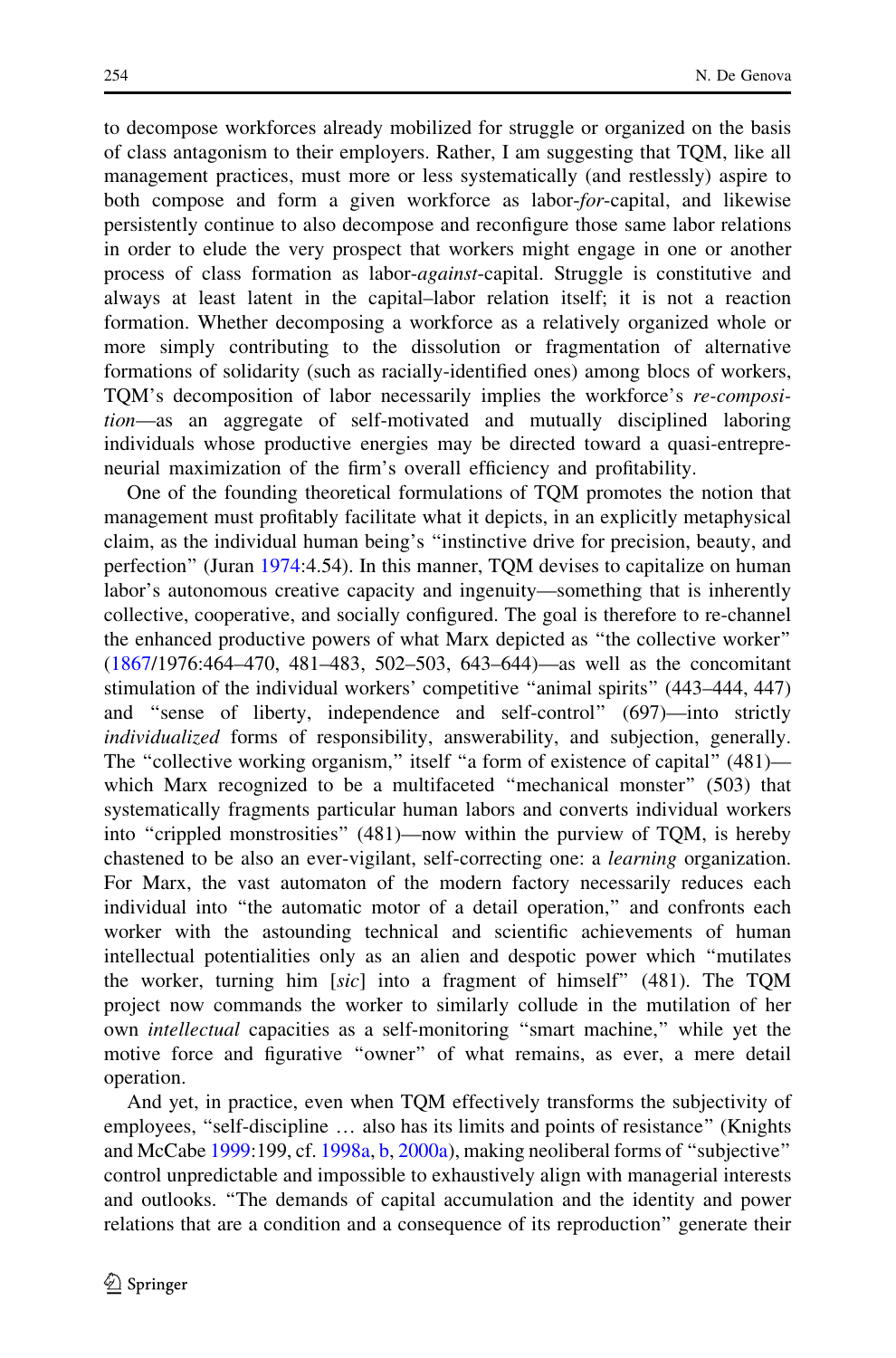own systemic failures (200).<sup>8</sup> As David Knights and Darren McCabe contend (adapting Foucault), whereas ''power could never be exercised unless there were a measure of responsible autonomy on the part of those over whom it is exercised … power cannot be the exclusive prerogative of management'' ([2000b:](#page-22-0)1485). Thus, they also argue, ''we have no alternative but to set humanism against itself,'' for, while humanism exerts an individualizing demand on subjects to be accountable and responsible to its power, ''it cannot prevent us from using the freedom it imposes on us to transcend its limits"  $(2000a:426)$  $(2000a:426)$ .

## Workplace "training" as a site of struggle

The disciplinary dimension of workplace ''training'' was the object of a collective critique that was forcefully articulated at Imperial Enterprises, when workers were subjected to quality-control training sessions taught by Rudy, the factory's ''Quality Assurance'' manager, as the concluding pedagogical component of basic mathematics courses that I taught. The company management had preconceived and arranged these courses such that my math curriculum would culminate in a practical (and ideological) introduction to ''Statistical Process Control'' (SPC), a procedure by which production workers carry out inspections, measurements, and calculations that are charted as a continuous, in-process means of regulating production according to ''quality'' specifications. Thus, the obligatory introduction of new job requirements related to quality control inspections added significantly to the number and complexity of tasks that each worker would have to perform and was quite evidently tantamount to a dramatic intensification of their ordinary work routines. Here, indeed, was the type of reform of the labor process that scarcely concealed what was in fact a palpable struggle over the ''normal'' working day in this factory.

The workers at Imperial, for their part, were generally suspicious if not actively resentful of these proposed ''reforms,'' which promised only to disrupt their familiar routines and further complicate their working lives. Their inclinations to resist these changes in the labor process had not manifested themselves, however, in any demonstrable forms of collective mobilization, as the workers were largely disenchanted with their distinctly non-combative, often non-responsive, and generally beleaguered union, and moreover, insofar as the workers themselves tended to be divided along racialized lines. The day shift, which was widely perceived to be more privileged and was in fact less productive, had a larger

<sup>&</sup>lt;sup>8</sup> Notably, based upon an extensive survey of workplace ethnographies, Hodson et al. ([1993\)](#page-22-0) concluded that enhanced worker autonomy on the job (as a consequence of post-Fordist flexibilization) and the team organization of work had no definitively detrimental effect on levels of worker solidarity, and further, Hodson et al. ([1994a](#page-22-0), [b](#page-22-0)) judged that workers' heightened participation in the organization and monitoring of the labor process actually increased worker solidarity and also enhanced workers' concern over organizational injustice. However, based again on a survey of ethnographic work, Hodson ([2002\)](#page-22-0) concluded that heightened worker participation, e.g. in self-monitoring teams, appeared to reduce workplace conflict, at least inasmuch as it did not tend to manifest itself in strike actions. For a revealing account of less formalized but nonetheless stalwart modes of resistance to TQM-inspired reforms of the labor process in an automotive plant, including changes to ''the social organization of production,'' see Ezzamel et al. ([2001\)](#page-21-0).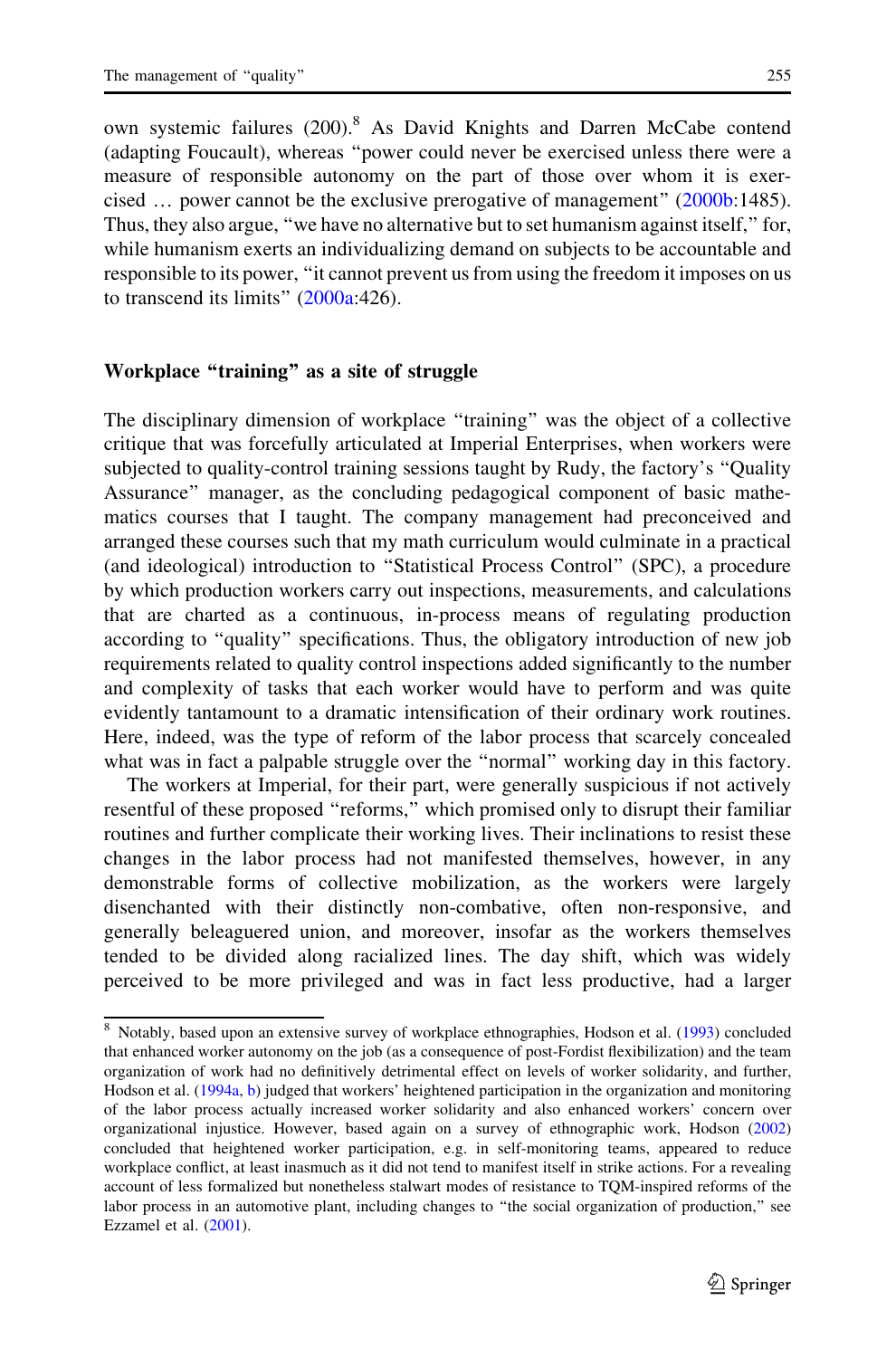constellation of (US-born) white and African–American workers, accompanied by some European-origin (migrant) workers (including some highly skilled tool-anddie makers), whereas the second and third shifts were overwhelmingly Latino (predominantly Mexican/migrant, and secondarily Puerto Rican) in composition. Among this larger Latino bloc, however, Puerto Ricans (migrant or not) were all US citizens by colonial birthright, whereas most of the Mexicans (even if long-settled and ''amnestied'' after their previous apprenticeships in migrant ''illegality'') had commonly begun as undocumented workers and largely remained non-citizens.<sup>9</sup> Nonetheless, there was a significant minority of Black workers on the afternoon and night shifts, as well as an important presence of Latinos on the first shift. In addition, there were also a small but closely cohesive and identifiable number of Iraqi Assyrian migrants, who were not infrequently harassed—however ironically—for their supposedly dubious national origins and alleged affiliation with the regime of a country against which the United States had recently waged a war and continued to bomb quite routinely, and then, not many years thereafter would invade and occupy yet again. This sort of nativist suspicion was even (and perhaps especially) perpetrated by the other ''foreign'' (largely Latino, non-US citizen) workers. The management was predictably dominated by US-born whites, but relied heavily upon an intermediary layer of bilingual Latino supervisors to oversee the daily operations of the Spanish-speaking workforce.<sup>10</sup>

The first time that I was witness to Statistical Process Control ''training'' sessions during the spring of 1994, the all-Latino class erupted into what may appropriately be described as a mutiny. Only 3 weeks earlier, notably, two of the course participants—Ramón and Enrique—had both been abruptly fired. Ramón and Enrique were both Puerto Rican migrants who had spent most of their adult lives in Chicago. Both had been employed in the relatively skilled position of die-setter, and were held responsible for a die that had allegedly not been set properly and was consequently broken by the operation of an enormous hydraulic punch press machine. This dismissal was particularly scandalous, because Enrique had been working at Imperial for 33 years of continuous service, and almost certainly had more seniority in the company than virtually any of the bosses themselves. When I had expressed my own dismay upon hearing the news, the workers concurred cynically, ''It's impossible… but it's possible.'' From the very beginning of the first SPC training session, when Rudy was taking attendance and unsuspectingly asked, "Who's not here?" the ominous reply of the class was: "Enrique and Ramón."

Of the thirteen or fourteen workers remaining in the class, all but one (another Puerto Rican man) were migrants from Mexico. Rudy himself was originally from Mexico, but had come to the United States in his early teens, to join family who had been in the position to support him while he managed to learn English, complete high school, and then go on to college (notably, unlike his brother Esteban, who also worked at Imperial and was fairly fluent in English, but was not employed in a

<sup>&</sup>lt;sup>9</sup> For an extensive analysis of the specificities of Mexican/migrant racialization, see De Genova ([2005](#page-21-0)); for a related analysis of the dynamics of racialization between Mexicans and Puerto Ricans, see De Genova and Ramos-Zayas ([2003\)](#page-21-0).

<sup>10</sup> For a fuller depiction of the particularities of Imperial Enterprises as a workplace, see the variety of related discussions in De Genova [\(2005](#page-21-0)) and De Genova and Ramos-Zayas [\(2003](#page-21-0)).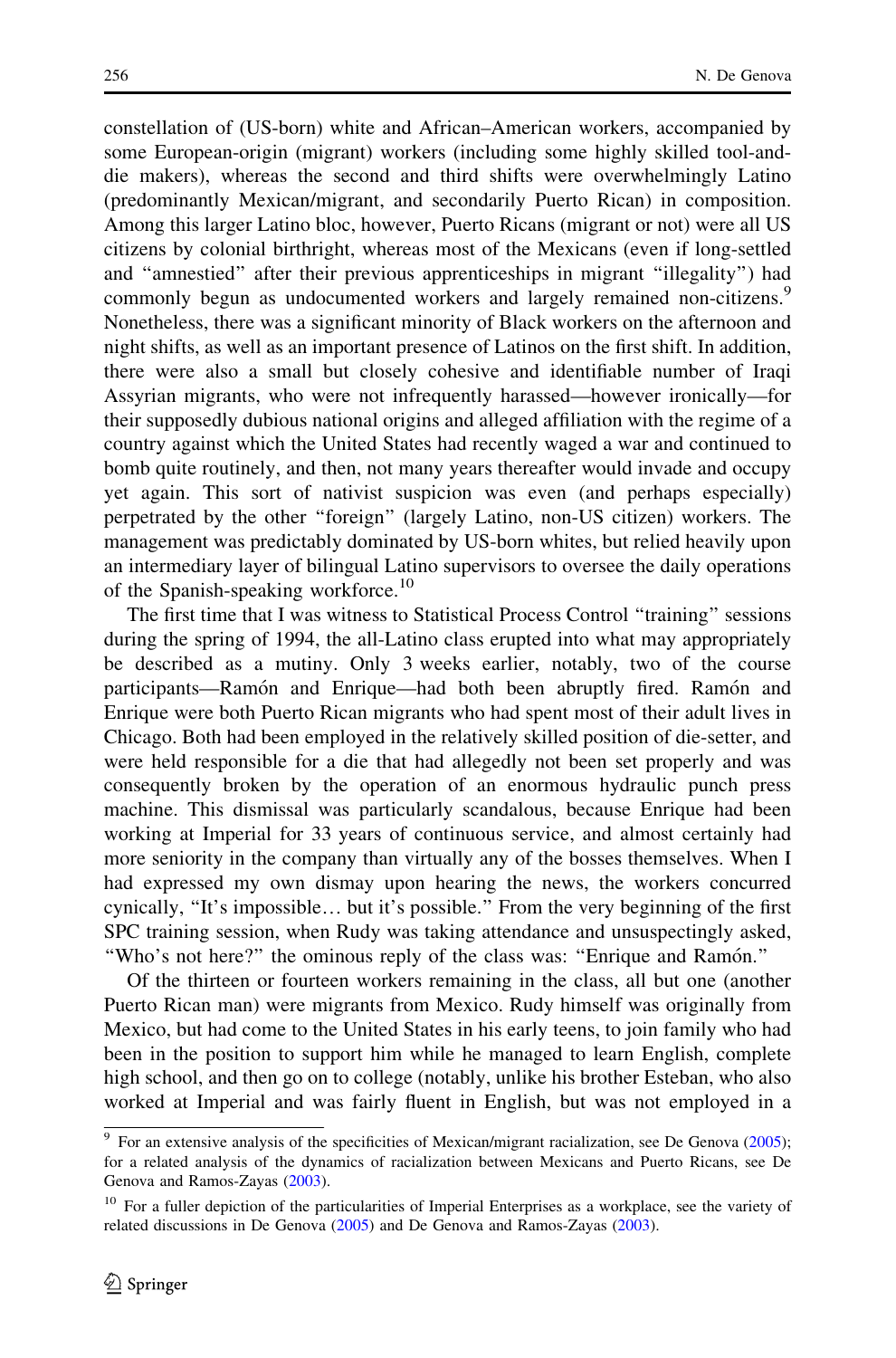management position). When Rudy tried to conduct the training in English, he was instantly chastised. ''Speak Spanish, Rodolfo!'' Rosa insisted, calling him by his proper name. Re-deploying the logic that the company (and Rudy himself) frequently used to scold the workers into taking the training seriously, Rosa justified her mandate for Spanish: ''They spend a lot of money, so we had better come out of here understanding this!''

Early in the SPC training, one of Rudy's rhetorical ploys was to elicit from the workers a list of job-related tasks for which they supposedly ''didn't have time,'' but in fact, simply neglected because they did not like doing them. People readily mentioned such general tasks as ''clean the machine,'' but they also volunteered the SPC-specific task of ''making charts,'' and further, offered with no inhibition such quotidian aggravations as ''see the supervisor,'' and likewise included ''go to the inspection office'' (where Rudy himself was regularly stationed). Rudy seemed to imagine that he could cleverly shame the workers into admitting that all the apparently extraneous tasks required for the purposes of quality control, in fact, were not responsibilities they resisted because they "don't have time" (as might be the common ''excuse'' or ''complaint''), but rather because they simply did not like doing them. Rudy's mission, then, seemed to be to get the workers to learn to ''like'' these tasks by coming to appreciate the gospel of ''quality'' with which he himself was so enchanted. Nobody exhibited much remorse or even modest embarrassment, however. "It's false that I don't have time," Carlos merrily (and somewhat defiantly) proffered his admission: ''I really just don't like to do it!''

# ''The Quality Revolution''

Rudy proceeded to supply the rationale for why these additional work requirements were so utterly necessary, and launched into an extended and rather tedious exposition of the background history and the ideology of ''the Quality Revolution'' and the imperative for Total Quality Management, including a slide presentation with caricature drawings of the "gurus" of TQM. In the face of almost instantaneous adversity, ranging from casual disregard to candid disdain, Rudy's message assumed a missionary zeal, as he denounced all manner of inefficiency, production defects, and waste. ''Other companies have gone out of business,'' he pleaded, ''We have to change!''

After the workers' patience had steadily been worn down, boredom and rising irritability combined to generate a sudden outburst against Rudy's pedantic and monological imperatives for higher quality production. Rosa, Carlos, and Tomás were the most vocal initiators of an outcry that began by objecting, ''But the material is too thick, Rodolfo! Look at what happened to Enrique and Ramón! The machines aren't in good condition! You tell them [the bosses] that the machine is bad [that it's running bad parts], they tell you to change machines, then five minutes later they call you back, but they didn't do anything!'' At this point, after an accumulation of objections, Alejandro rose from his seat, and flailing his arms angrily, unleashed, "Fucking sons of bitches! [ $i$ Pinches gueyes!] I told all of them about the problems I was having with the machine—then later they say, 'I don't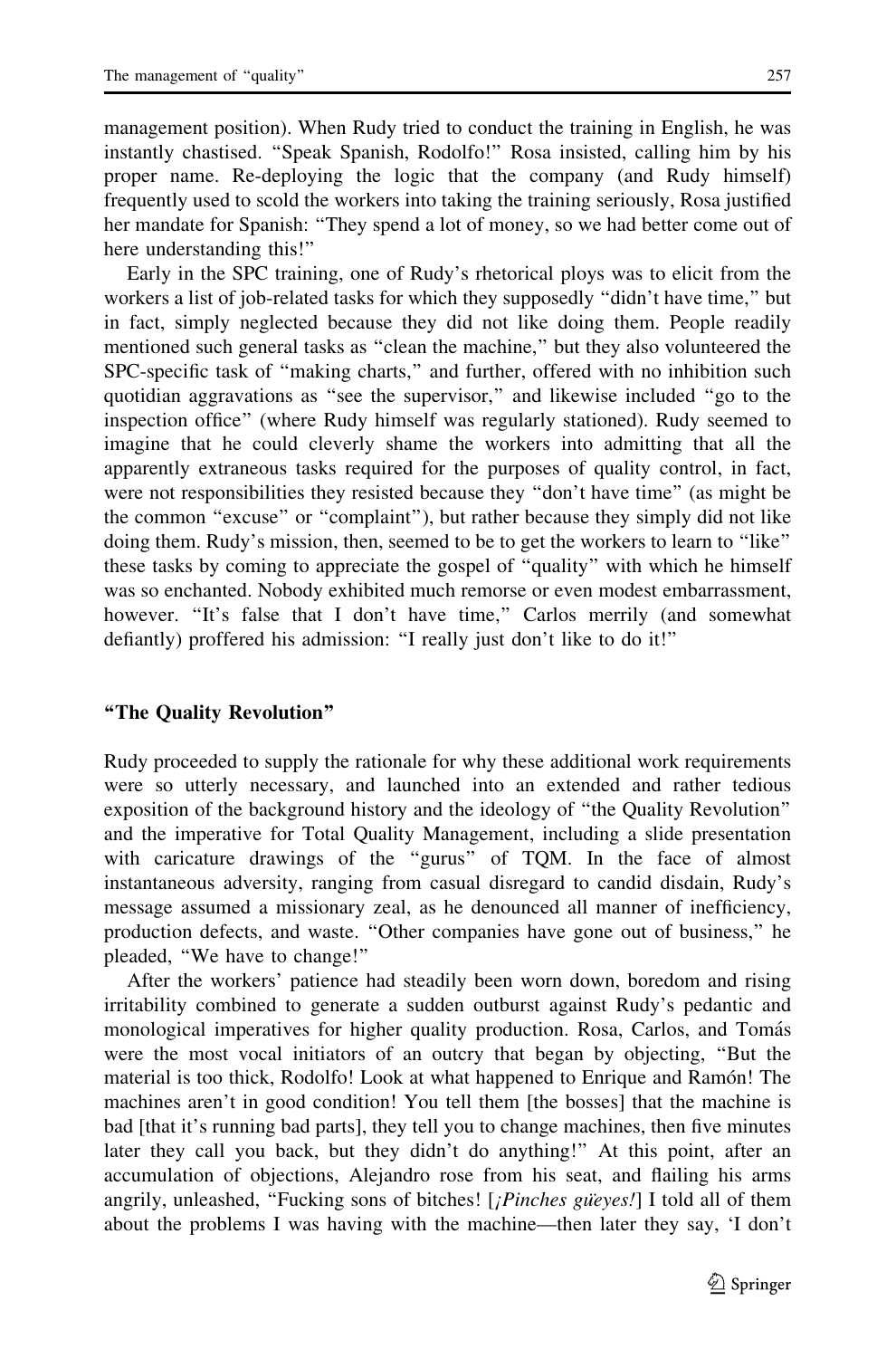know anything about that'.'' Rudy pathetically tried to calm down his unruly audience, appealing, "Come on, guys, we got a lot of material to get through," to which several workers replied in frustration, "Well, go ahead, go ahead, go on then!''

Shortly thereafter, once Rudy had begun to make his pitch for the ''team concept''—a central fetish in the TQM repertoire, as we have already discussed— Alejandro declared with renewed exasperation: ''You talk about 'team work,' but I've been here ten years, and there's no 'team'!'' Rosa followed, ''They don't listen to us, they don't fix the problems—that's why there's no quality!" To this, Tomás added his own concise appraisal: "Because they're stupid asses! [*¡Porque son* burros!].'' Soon, after a succession of angry outbursts of exasperation and critique, this first session (of four scheduled) was concluded.

# ''They only understand power''

After class, Rudy expressed his own resentment and exasperation to me, insisting, "The other group wasn't like this!" Thus, he seemed to want to defensively assure me that the workers' volatility was not an effect of his own incompetence, and may also have intended to insinuate, however subtly, that unlike the other instructor of a second math course, I had evidently not fulfilled my own presumed obligation to ''prepare'' the workers over the preceding 10 weeks of the course for their indoctrination into Statistical Process Control. Indeed, this group included many of the same workers who had previously also participated in one or more of the ESL courses I had taught. ''I know that these people have been ignored for a long time,'' Rudy admitted, ''but they just want to complain about the bosses and the machines. They're just worried about getting a warning ticket, but this is another thing.''

The workers, Rudy was convinced, were mired in their narrow particularity and could not comprehend or appreciate a more complex context that surrounded the immediacy of their own presumably petty grievances. Rudy then began to theorize the ''deeper'' problem, as he understood it:

''You're gonna find out more and more that the ones with a lower education level, they only understand power – physical strength – and skill,'' [and now clenching his fists, demonstratively] ''… hands-on things. But to understand these things, it's gonna take a long time because they don't like to use their minds. And if something happens one time and they don't like it, they won't ever forget it; if somebody does something wrong, they'll never talk to him.''

I responded first in the apparent role of a ''detached'' observer, suggesting some constructive pedagogical criticism: ''Well, you know, I noticed that when you were explaining some of the more abstract topics—the conceptual part—you spoke more English, and I noticed that some people started to get sleepy-eyed. Maybe it would be better to speak in Spanish for those parts.'' Whereas Rudy had sought to disparage these workers as effectively ''uneducated,'' implicitly soliciting my solidarity with him by emphasizing the contrast between the workers and the two of us as ''teachers'' or ''trainers,'' however, I realized in making this criticism that I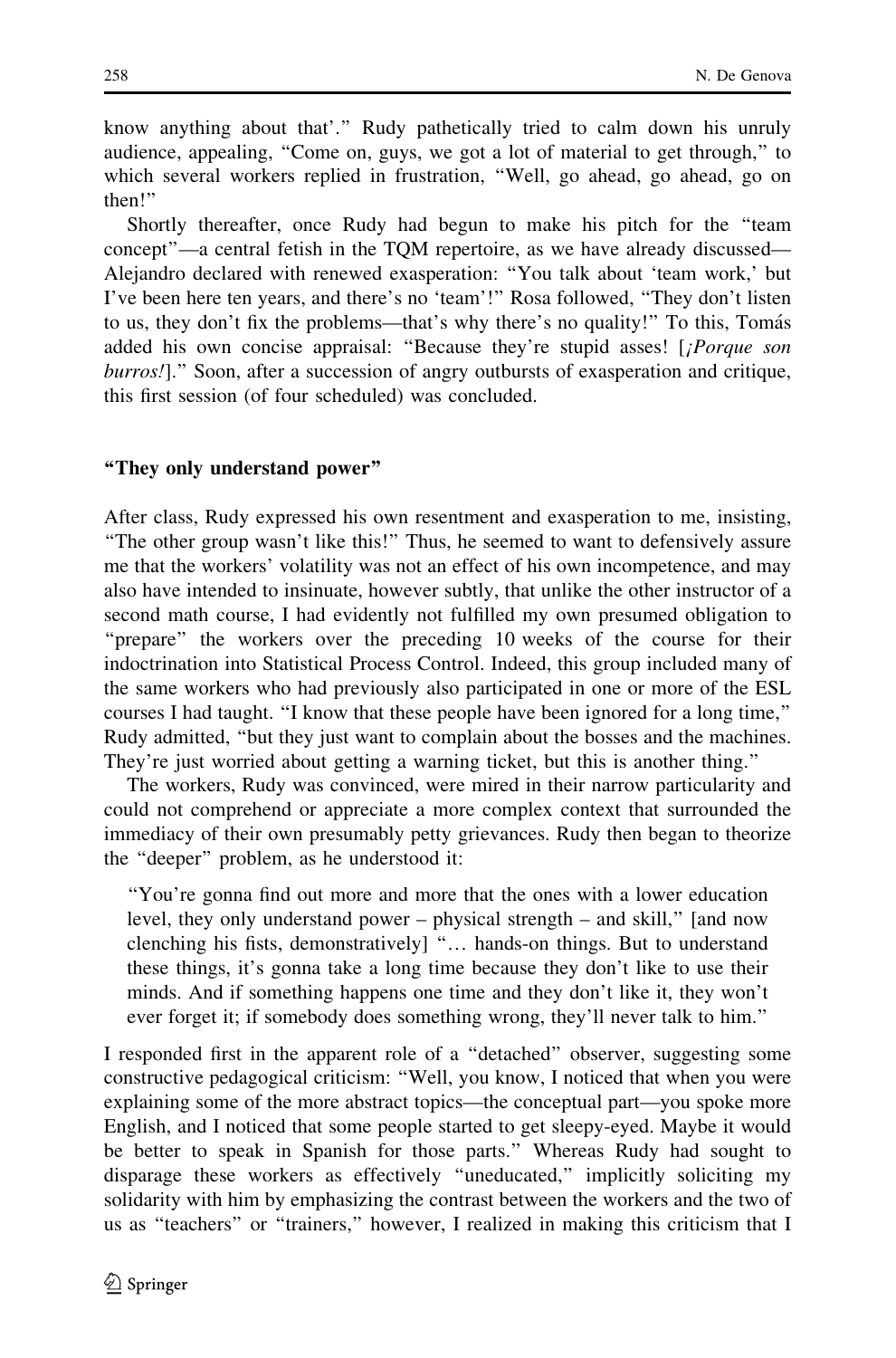may have been inadvertently pointing to the limitations of Rudy's bilingualism, and thus invoking the rather pronounced class and educational inequalities between him and myself. Given that Rudy would surely have been originally exposed to SPC and routinely accustomed to discussing the subject entirely in English, I was most likely calling attention to his very probable incapacity to effectively communicate the training material in Spanish. Rudy's defensive reply revealed this, if only obliquely; he argued, ''But I don't agree with that, either—because they're in this country; you're supposed to speak English. The work manuals are all in English; you can't just say, 'Oh, I don't like it because he speaks English.' It's different if I'm at home with my kids, watching TV—then, if I wanna speak Spanish, that's my problem." Rudy resorted to the convention of Anglo hegemony in the United States whereby English is presumed to inevitably (and appropriately) prevail in public spaces, and subordinate languages, like all other things marked as ''culturally'' distinctive, are relegated to the ''privacy'' of ''domestic'' spaces of home and family. By implication at least, Rudy also seemed to underscore the fact that I had previously been charged with the task of teaching English to these workers who otherwise appeared to have been only very poorly equipped for their SPC training. Deliberately evading this particular prospective debate with Rudy, I simply reiterated my original point: ''Well, I'm just saying this because, for some of the more difficult parts, some of the people were losing their interest.'' Rudy now admitted, more candidly, ''It wouldn't matter if it was in Spanish, it would be the same way. I knew it was gonna be like this.''

Now, with greater frankness (and resorting to Spanish as a gesture of intimacy and discretion), I reminded Rudy of the long shadow of labor discipline that loomed over this event: "Enrique and Ramón were in this class, you know—they were part of this group. Enrique had more than thirty years here. It creates a difficult environment for you..." "Yeah," Rudy conceded (continuing in English), ''management needs to change too—they have to listen to them. These guys are old-timers, they're not fooled. The company keeps changing supervisors, but it's always the same results—it's a revolving door."<sup>11</sup> Now, somewhat more inspired, Rudy continued, ''If they want, I can arrange for a meeting between them and Morris [the company president]; we can create a Quality Circle!'' Rudy quickly tempered his enthusiasm, however, reiterating his skepticism about the apparently negative attitudes of this particular group of workers: ''But that means they need to think about how to do things better and solve problems, not just complain about everything.''

Newly reassured by the recollection that the facilitation of greater communication between workers and management was indeed one of the presumed ideals of Total Quality Management, and reminding himself that the interests of labor and management ought necessarily to be seen as complementary, Rudy revisited his original gospel, now as if to reaffirm for himself his own fundamental convictions about the grave importance of his mission: ''But we need it—if not, we're all gonna lose. We won't survive, and they'll just be in the same situation somewhere else:

<sup>11</sup> For a related discussion of the inadequacies of managerial efforts to implement TQM, see Knights and McCabe [\(1997](#page-22-0)).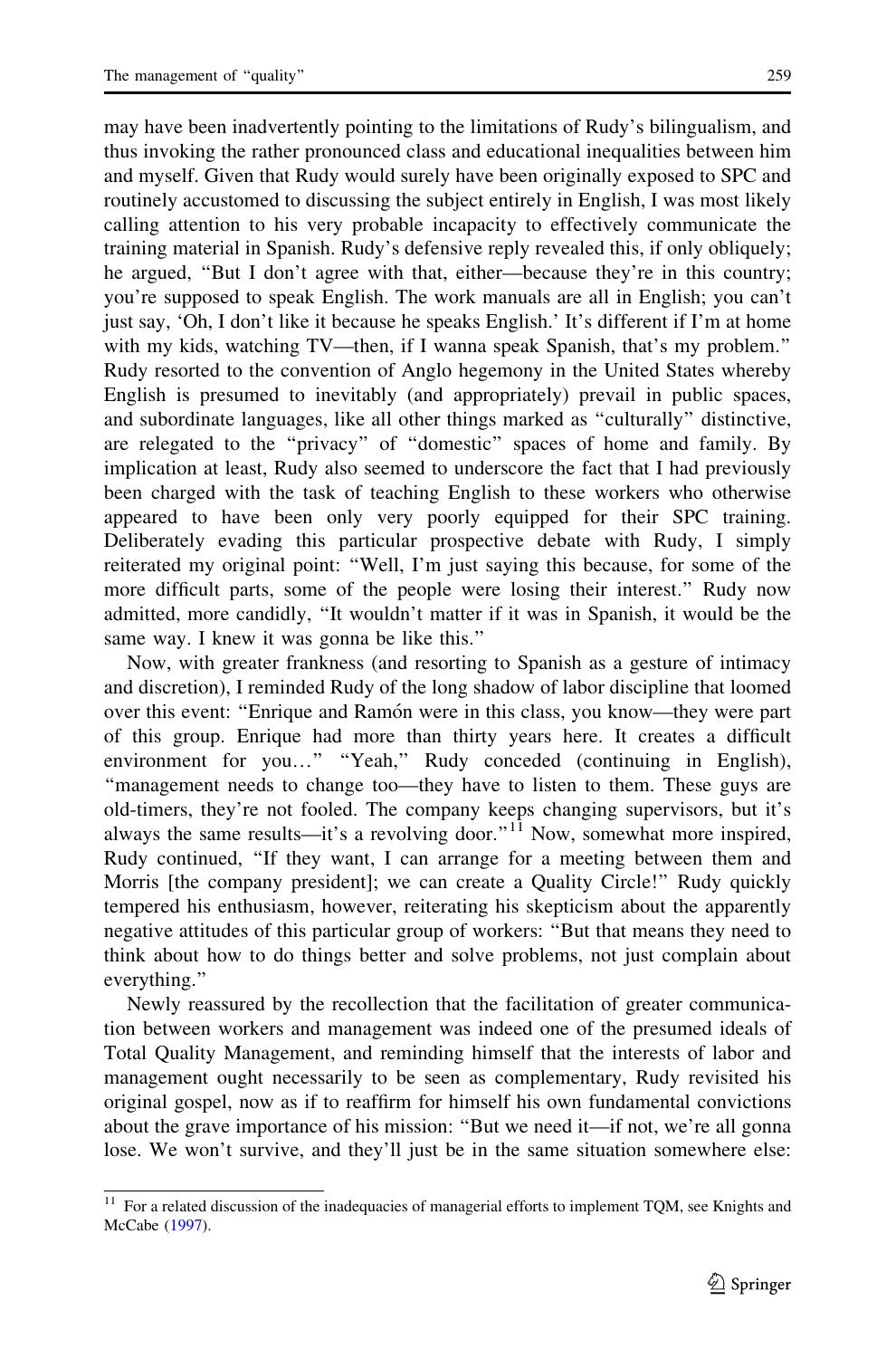working in some other factory, having the same problems as they have right here.'' It was especially clear to me at such moments as this that Rudy harbored an acute sense of vulnerability about his own relatively privileged but always precarious position in the company.

# ''Changing Culture''

During our conversation, Rudy and I were interrupted several times by curious management personnel, who eagerly asked alternately hopeful or vaguely worried questions. Morris, the company's owner and president, whose office was located quite near to the training room, and who had probably been able to detect more accurately the intensity of feeling that had been expressed, asked cynically, ''They want me to go away?'' Rudy, who by this point was visibly exhausted and irritable, answered frankly, ''They want you to change things.'' Here, however, Rudy's pointed remark was not merely the beleaguered expression of his own failure to prevail over the workers' opaque and intransigent antagonism to his self-satisfied message of managerial enlightenment. Rudy's self-appointed role as propagandist for TQM quite genuinely had implications not only for the production workers but also for the management. Indeed, the reformatory mandate for management to ''change things'' was a central tenet of the official ''commonsense'' of the TQM ideology (Ray [1986;](#page-22-0) Willmott [1993](#page-23-0), [2003;](#page-23-0) cf. Hodson [1999](#page-22-0)). For instance, on one occasion, I discovered some discarded presentation notes from a meeting of the management at Imperial. The first segment of the presentation had apparently been devoted to the familiar TQM theme of ''Changing Culture,'' and highlighted a managerial concern to actively and deliberately cultivate a less authoritarian environment or "corporate culture." This title was followed by a variety of subheadings emphasizing "trust," "respect," the importance of "consistently being fair,'' and the strategic nexus between worker ''involvement'' in decisions related to quality and efficiency, an enhanced sense of ''ownership'' (or, personal investment in the productivity and profitability of the company), and subsequent ''commitment'' or loyalty.

In the second session of SPC training, 2 days later, Rudy commenced class by condescendingly announcing that he wanted to proceed without any further "gossip" [chisme]. His reprimand instantly provoked a spirited retort from Rosa's husband Ramiro, who affirmed, "It's not gossip, it's the truth!" In the face of instantly renewed adversity, Rudy introduced his idea of starting ''Quality Circles.'' Skeptically engaging Rudy's proposal of worker–management collaboration, Rosa asked bitterly, "Why don't they come and work with us in the factory?" "Ohh!" Roberto was humored at the outlandish prospect, "I don't think so!" Ramiro, however, addressed Rudy's proposition more earnestly: ''If we have these meetings, it's not to talk about the work; it has to be to talk about what's really happening in the company.'' While Rudy's managerial point of view had been concerned to derisively insist that such meetings between workers and their bosses should not be consumed by the workers' complaints and ''gossip,'' Ramiro's standpoint as a worker demanded precisely the contrary—not a banal and narrow discussion of the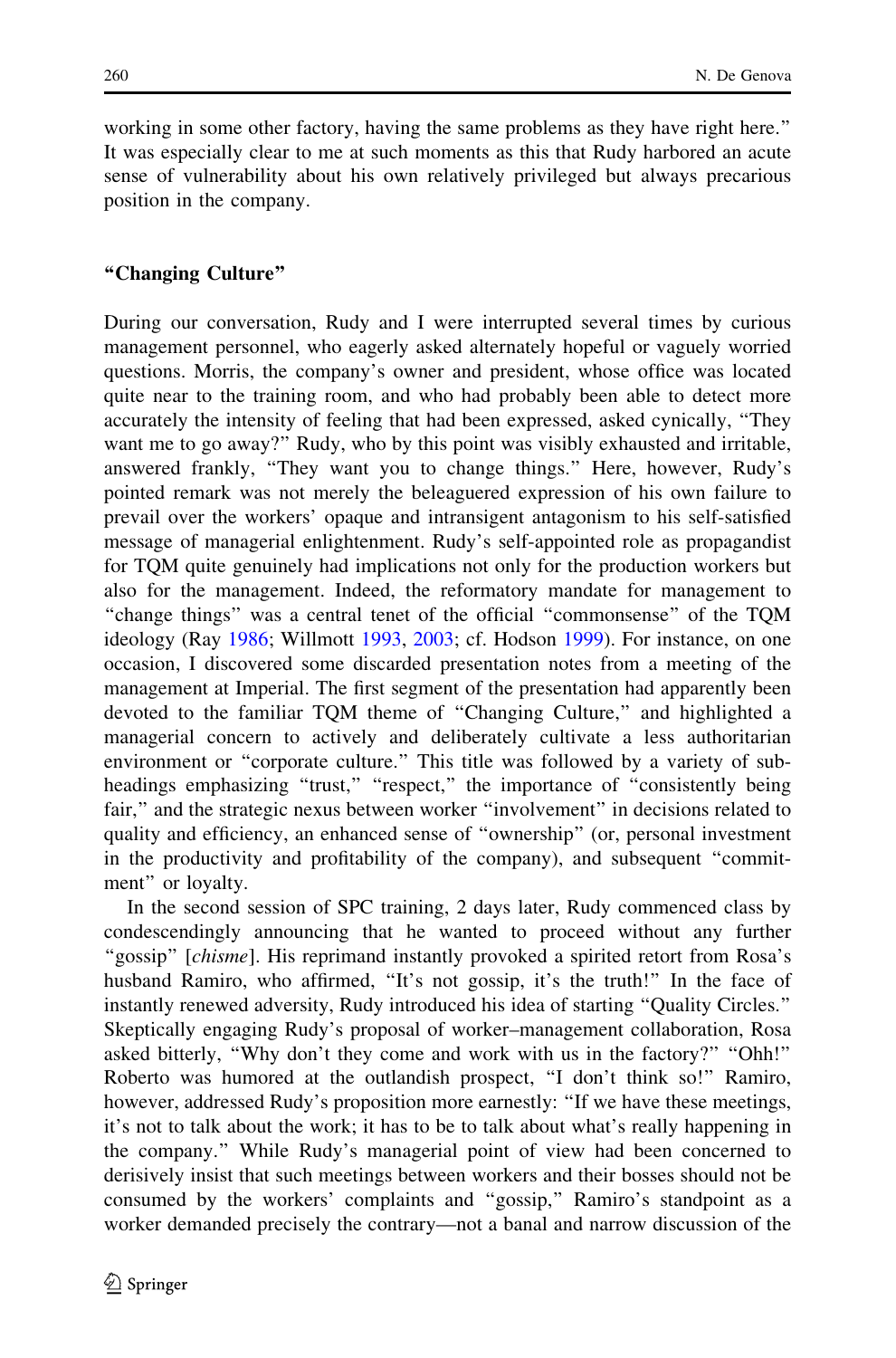imperatives of productivity and quality control but rather a genuine dialogue about the awkward truths that pertained to the politics of the labor process and the conflicts on the factory floor.

The mere mention of ''what's really happening in the company'' inspired Carlos to mention that he wanted to beat up another employee in the plant. Carlos explained that this particular nemesis had recently chastised him in a work meeting with the injunction to "Speak English!," and had added to the affront the still more glaring insult, ''Speaking Spanish is stupid.'' Indeed, as became forcefully manifest on another occasion when I interviewed Carlos with his wife—both of whom, notably, had rather light complexions and fair hair in comparison with most Mexicans in Chicago—their experience of discrimination on the specific basis of their Spanish language was effectively inseparable from their specifically *Mexican* identity, and readily apprehensible to them, explicitly, as *racism* (see De Genova [2005:](#page-21-0)45–48). More generally, for Mexican (and also other Latino) migrant workers at Imperial Enterprises (as well as other workplaces where I was employed and realized my ethnographic research), their most visceral sense of the meaningfulness of their experiences of oppression, while always involving a complex intersection of their manifold racializations and their ''immigrant'' status, consistently and prominently included the discrimination and abuse they experienced on the basis of their Spanish language (De Genova [2005:](#page-21-0)45–48; De Genova and Ramos-Zayas [2003:](#page-21-0)146–151). Nonetheless, their racialization—alternately, as ''Mexican'' or more generically as ''Hispanic'' or ''Latino''—tended to be effectively inextricable in practice from the their experiences of exploitation and subordination as workers.

Very much consonant with that of most of his Mexican as well as Puerto Rican co-workers, Carlos's resentment for discrimination against them on the grounds of not speaking English fluently, articulated a sense of vulnerability. For some, the prior requirement that they participate in ESL courses in the factory had been not inconceivably haunted by the tacit threat of punitive repercussions, exposing the production of language as itself inextricable from the language of ''production'' the language of ''making production'' (meeting the production quota), the language of exploitation and labor subordination (De Genova [2005:](#page-21-0)36–39). Thus, the Latino workers' sense of precariousness frequently manifested itself in terms of contempt for other workers whose English language could potentially be used to discipline and even displace them from their jobs, on the basis of a stubborn stigmatization of their Spanish language as a more generic kind of "lack" (cf. De Genova [2005:](#page-21-0)42-45). In this particular factory, notwithstanding other occasions for friction or division between them, Mexican and Puerto Rican workers exuded a definite if nonetheless always contingent tendency toward a kind of provisional mutual identification as "Latinos," in order to strategically uphold a manifestly *racial* distinction by which they located themselves in relation, above all, to whiteness (especially that of the management) and Blackness (particularly that of the small minority of African–American co-workers).

At Imperial (as elsewhere), such occasions for Latino racial formation were commonly ensnared in their own racialized contradictions, revealing a rather persistent inclination to disparage African–American workers as ''lazy'' for their alleged incapacity to endure, or refusal to tolerate, the terms of labor subordination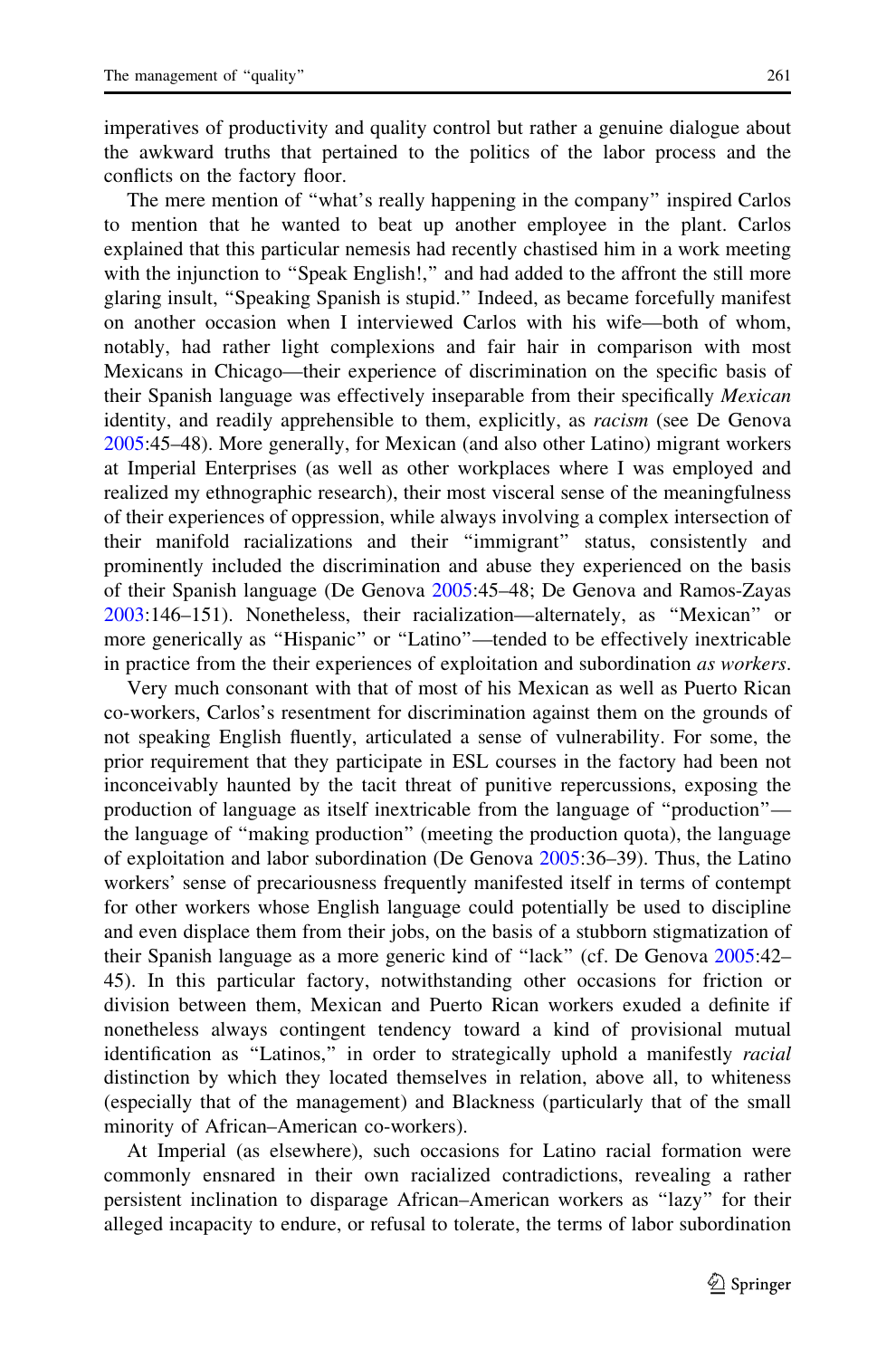and exploitation with which the Latino workers felt more or less compelled to accommodate themselves. Indeed, at Imperial, the Latino workers' perception of Black co-workers as lazy was very notably coupled with a resentment of the latter group's seemingly privileged and protected status in relation to a management that purportedly feared them as, alternately, dangerous (as predisposed to criminality and violence), or unduly empowered by their reputed legacy of union and civil rights militancy, and the related presumable recourse they had to accusations of racial discrimination and the supposed protections of the law (see De Genova and Ramos-Zayas [2003](#page-21-0):185–188; cf. De Genova [2005:](#page-21-0)147–209, [2006](#page-21-0)). Indeed, in this respect, the Latino workers were largely recapitulating the derisive opinions that employers themselves commonly marshaled in defense of their aversion to hiring Black workers (Kirschenman and Neckerman [1991](#page-22-0); Neckerman and Kirschenman [1991\)](#page-22-0). Yet, the Latino workers' imputations of Black laziness could also be understood to be a sort of agonistic and profoundly self-defeating refraction, from the standpoint of labor *for* capital, of the employer's more crude and overt strategy of racial management, which articulated itself as a deep and abiding suspicion of the African–American workers as, in effect, not lazy, but rather as precisely mobilized (insubordinate) or at least always-already mobilizable—as labor *against* capital.

Here, the broad outlines of a larger history of racial management also come into greater focus, as the real or perceived menace of the Black workers to management's immediate mandate for labor subordination was inescapably also a crystallization of the figure of African–American insurgency as an enduring danger to the wider sociopolitical order of white supremacy. That is to say, Black racial militancy was inseparable from the specter of African–American *labor* insubordination, and beginning precisely in the late 1960s and early 1970s (in the immediate aftermath of civil rights- and Black Power-era rebellions), largely undocumented (legally vulnerable) Mexican/migrant labor-power had become an eminently disposable (i.e. deportable)—and for that reason, increasingly indispensable commodity of choice for the beleaguered managements of manufacturing firms in Chicago's rapidly de-industrializing landscape. Yet, for those Mexican (and other Latino) workers, their own ever-tenuous and precarious social position—as deportable migrants—was, by all appearances, permanently threatened by the persistent availability of a reserve army of impoverished but ostensibly legally protected and substantively entitled US-citizen workers, who were disproportionately (racial) ''minorities.''

## ''Mostly minorities working''

During the second session, whenever angry outbursts erupted, Rudy opted to quickly change the subject by steering the discussion back to the SPC course material. During this session, furthermore, having judged that this group of course participants simply "don't like to use their minds," Rudy had decided to assign them something ''hands-on'' with which to occupy themselves. Thus, he distributed multicolored candies that could be categorized, and sorted according to various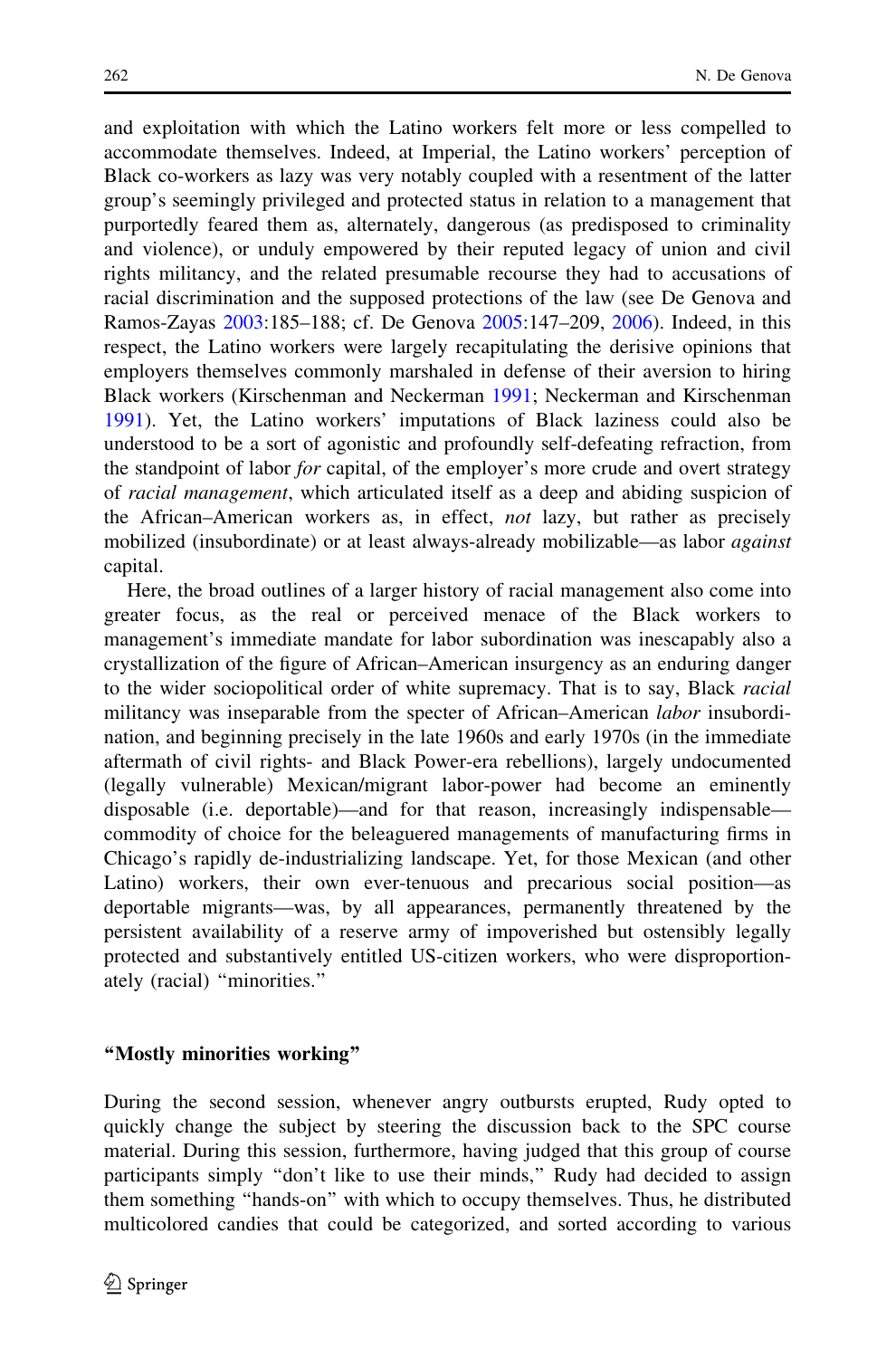plausible ''defects'' that might occur. These practical exercises were supplemented, however, with various overhead projections that outlined the topics of Rudy's lecture. Among these, there was a graph charting quality over production, represented by a straight-line curve that was intended to communicate management's utopian imperative: higher production, higher quality, in perfect equilibrium, banishing altogether any conceivable contradiction between quality and quantity.

Rudy's presentation also relied extensively on appeals to the workers' presumed self-interest, suggesting that the defective parts they produced at Imperial Enterprises would literally come back to haunt them, ending up by manifesting themselves as ''rattles in the car you drive.'' To these claims, which insinuated that defective parts were the fault of the workers' negligence, Carlos repeatedly interrupted Rudy with an indictment of Rudy's own Quality Assurance department; Carlos charged, ''Inspection passes parts that workers know are bad.'' Eventually, Rudy opted to plainly ignore Carlos altogether. Finally, for the duration of the last third of the class session, Carlos retaliated by repeatedly interrupting Rudy's monologue, reminding him of the basic antagonism between the precious time that workers could garner for their own lives and their labor-time for the company, by melodically intoning one of his favorite expressions in English: ''Time to go!''

Afterward, Rudy revealed to me something that I had not previously known that he had spent 3 years in the capacity of supervisor immediately overseeing this same group of workers. Based on the presumptive authority of this extended prior acquaintance with this particular group of workers, Rudy addressed Carlos' unrelenting interruptions as the means to affirm his more general perspective:

''Carlos has a lot of information, and he wants to let it out, but a lot of his information is unfounded. That's why we need to get him into a Quality Circle, where his ideas can be put to the test – then he'll learn to say only what he's sure about. With these guys, it comes off the tongue, but it doesn't go through the brain first. Carlos is a really hard worker, but he can make a mistake easily because he thinks he knows everything, so you have to put him in a no-problem situation. Then you'd be amazed what kind of output you'd get – but you always gotta be one step ahead of him.''

Rudy's managerial ''egalitarianism''—the discourse of ''the team concept'' and collaborative ''quality circles,'' with their emphasis on valuing workers' knowledge and incorporating it toward the ends of higher productivity and efficiency—required the workers' cooperation, consent, and agreement. However, when workers such as Carlos were intractable, or even when they merely disagreed with management's imperatives, it was remarkable how seamlessly this egalitarianism translated into a blunt disqualification of the workers' intelligence and a devout belief in the authoritarian necessity for manipulation—''you always gotta be one step ahead.''

Rudy persisted in his inclination to bemoan this particular class, in contrast with the other group (whom I had not been teaching): ''We're really going slow, the other group is almost done.'' I asked him, ''How'd you think class went today?'' ''Much better,'' Rudy replied with renewed confidence, ''See, that's why I switched to the candy activity, because these are real 'hands-on' types. To teach them anything, you have to get them doing something with their hands—because they don't like to use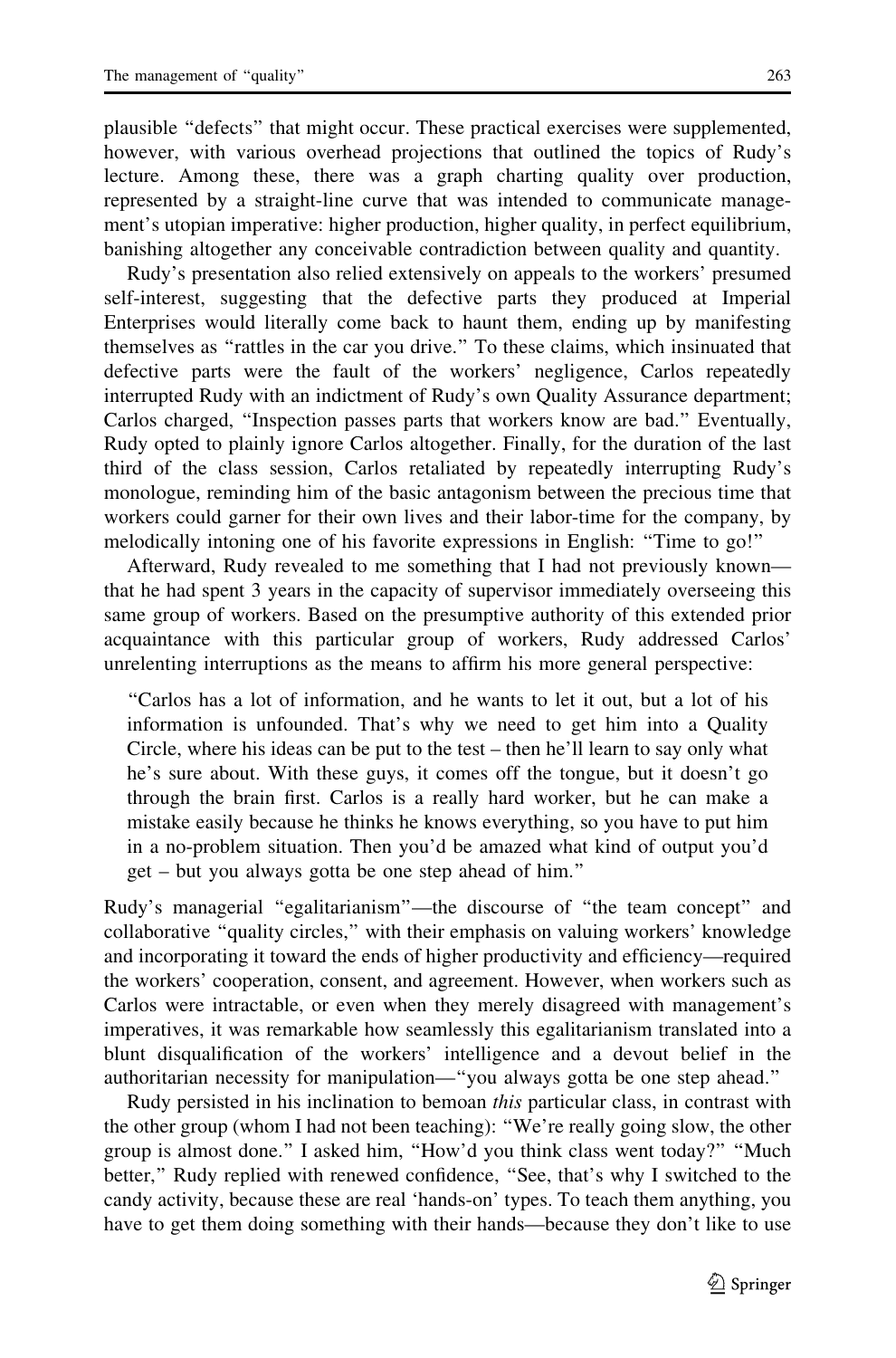their minds and think about what you're saying. But that's the kind of people you have to work with, and the trainer that can figure out how to get through to them is the one that's gonna last.'' Here, Rudy had shifted registers from his appraisal of this particular group of seemingly obstreperous workers to a commentary about factory workers more generally. He then immediately proceeded to racialize this incipient discourse of class differences. ''In most factories, it's mostly minorities working, at least in this industry…'' At this point, notably, Rudy trailed off. He may have become distracted by a creeping sense of self-doubt that troubled his momentarily bombastic self-confidence with regard to his own capacity (as a "trainer") to "last"; after all, we both knew that he was having a very difficult time ''figure[ing] out how to get through to them.'' Not implausibly, however, Rudy may have become embarrassed by the contradiction of disparaging ''these people'' as ''minorities,'' effectively disavowing his own membership as one of them (i.e. as a Mexican), especially in conversation with me (someone racialized as white, and ostensibly not a ''minority''). Moreover, Rudy may have become abruptly distraught by the recognition that his own implicit but agonistic claim to ''whiteness''—his will to distance himself from Mexican factory workers by authorizing himself, as an ''educated'' person who had achieved a position of modest authority in the managerial hierarchy, to characterize them as ''minorities''—might awkwardly have to confront its own tenuousness in the face of one such as myself, whose apparent claim to racial whiteness was presumptively already secured. Abruptly, we broke off our conversation and parted.

Rudy's inclination to distinguish and distance himself in racialized terms from the production workers who were, after all, predominantly Mexicans like himself, may be a remarkable instance of racial dis-identification, but it was nevertheless fundamentally consonant with the overall racialization of the class difference and division between the overwhelmingly white management of the company and the overwhelmingly non-white (predominantly Mexican/migrant) workforce operating the machines on the factory floor. Rudy's intermediary status as a low-level functionary of the management therefore seemed to attenuate—at least, for him his own inclusion as a Mexican or a Latino, and to the extent that he could continue to be figured among them, this merely tended to racially mark his status as an ''exception.'' But his standing as a member of management, however lowly in the final analysis, also authorized him, or encouraged him to authorize himself, to articulate the effectively white racial standpoint of the company's bosses with regard to the larger task of racial *management*. Thus, in Rudy's anxious articulation of this managerial ideology, we are compelled to theorize the awkward slippage from the disparaging depiction of workers as people who ''don't like to use their minds'' to their banal racialized characterization as ''minorities.''

## "Customers" or "Slaves"? Dominance without hegemony

When the class resumed the following week for a third session, Rudy formally made his ''Quality Circle'' proposal to the workers in the class, using the hackneyed language of ''team work.'' The workers reacted instantly, articulating their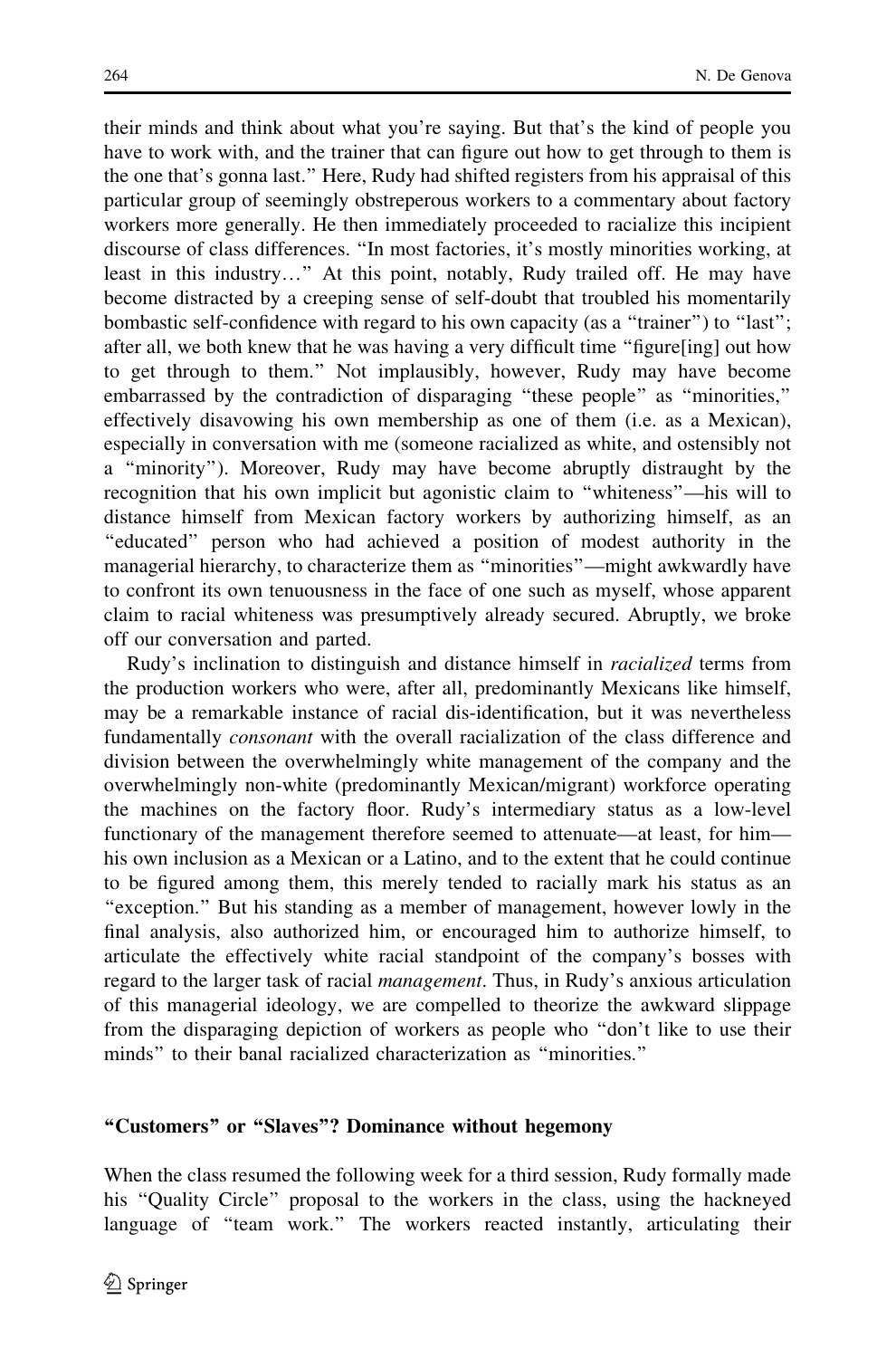skepticism and disillusionment with this already dubious discourse: ''You go to help a co-worker/friend [*compañero*], but you cannot—because you have your own job to do. They [the bosses] talk about it [''the team concept''], but they don't do it!'' Rosa was particularly vocal on this occasion, and she explicitly repudiated the insinuation of the company's hegemonic "we" in discussions of production: "We and by this, I mean myself and other people working with me—we're producing bad parts, and we know it and tell them, and they [the bosses and inspectors] tell us to keep it running—and the parts are all bad, piling up in front of us!'' Indeed, in all of the plants where I was employed, workers regularly pointed to this commonplace managerial hypocrisy about the contradiction between their mandate for more production (quantity)—especially for ''just-in-time'' (last-minute) delivery on ''hot jobs''—and on the other hand, their generic imperative for fewer defects and less waste, i.e. higher quality.

This session became so vibrantly unruly that it was difficult for me to keep track of who was saying what. The workers denounced the managerial demands for ''flexibility'' on the parts of the workers, including the expectation that workers should perform multiple tasks: ''They [the bosses] don't do anything, just leave us all the work to do! … Who should teach the new workers to do the job well? The foreman!'' When Rudy protested that the class had to resume the discussion of "quality," someone demanded, "For you [Rudy], what is 'quality'? We're telling you what 'quality' is!'' Another worker assumed a more performative stance: ''I'll show you my imitation of a boss—running! [fleeing from the problems on the job]... although it doesn't do them any good!" Still another person challenged, ''They're seeing a lot of defects? They're gonna see more—much more!'' ''I'm not paid to make up for other people's mess," added the next person, "... the boss doesn't listen to anybody!'' Someone else then contributed another line of critique, declaring: ''And the old man [referring to Morris, the white owner of the company], he's really racist!'' What is crucial here is precisely that the denunciation of managerial *racism* was, for these Latino workers, effectively inseparable from their specific grievances *as workers*.

The debate now turned on the ubiquitous TQM verbiage about ''the Customer.'' One of the workers demanded rhetorically of Rudy, ''Ahh, tell me already, who is 'the Customer,' really? Who here in this class is 'the Customer'? We're slaves!'' While Rudy stammered something about "the Customer's desire for a low price..." one of the course participants interrupted angrily and insisted, ''The one who pays people less is the one who makes the most money for his own pocket!'' When Rudy claimed that the company lost \$1,000 for every defective part returned by a customer, again he was interrupted with the retort, ''Yeah, but look at how many thousands they make in profits!'' As in each of the prior sessions, each time that the class became intractable, Rudy abruptly changed the subject, and so the session continued in convulsive bouts of intermittent contention until the 90-minute class period was over.

The next session was supposed to be the last, but due to the repeated recalcitrance on the parts of the course participants, Rudy was simply not making progress through the SPC training materials at the designated pace. In an attempt to review the material that had already been covered, Rudy asked the class, ''What did you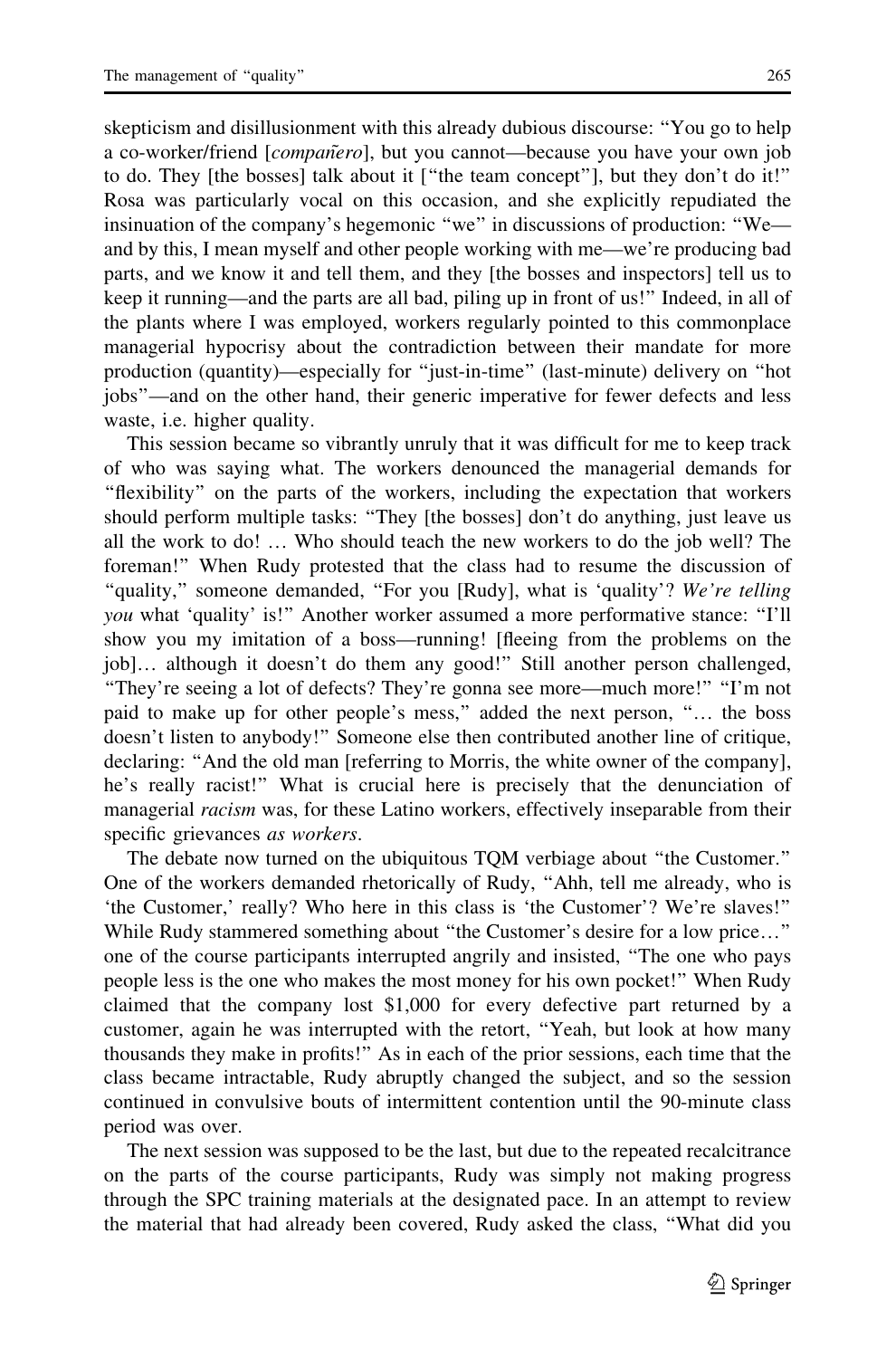learn so far?'' One or another person boldly pronounced the damning retort: "Nada... Nothing. Ninguna ... Not a thing." Others disingenuously proclaimed, "Oh, a ton of stuff! [ $i$ Un monton de cosas!]." And someone else dissimulated with the fateful phrase, "I don't remember  $[No \ me \ acuerdo]$ ." Rudy summarily opted to return to ''hands-on'' learning, so that these purportedly unthinking people would shut up and give him some peace. As the candy-sorting exercise continued, many of the workers were playfully cracking the candies as an ironic excuse to exempt them from the ''quality control'' process—and eat them.

If one considers the language of SPC in even a cursory manner, its ideology becomes quite manifest. The literally inevitable occurrence of ''variation'' has to be restricted to the narrowest possible margin of ''regularity.'' Defective (or ''bad'') parts are considered ''out of control.'' Any abrupt turn in the statistical graph of a production process (such that the process begins to be inclined to one side of the mean, instead of oscillating regularly around the average) is called a ''process shift.'' Notably, even if that shift remains within the specifications of the process (within its permissible outer limits)—in other words, even if the process is still producing ''good'' parts—the mere incidence of non-conformity must be identified as a ''problem.'' The same applies to any and all ''trends''—they are understood to indicate a dangerous tendency to go ''out of control.''

When the SPC training was extended into a fifth, originally unscheduled session, the ominous names of Enrique and Ramón were invoked yet again, in case the message that the workers had been intent to communicate to management was not yet sufficiently clear. The conversation also turned to the ''graduation'' ceremony and party that was planned, in celebration of the workers' completion of the course. (This was a practice that my employer generally encouraged companies to adopt in recognition of the course participants' efforts in the workplace literacy program.) The workers were looking forward to the party, but they were disappointed that the bosses would be present on this otherwise festive occasion. Rosa inquired specifically, ''Does Howard [the personnel manager] have to come to the party with us?" "He doesn't really come here to be with us," Carlos added, with goodhumored cynicism, "— just to eat the cake!" One of the workers even suggested in jest, laughing, ''Couldn't we just go and kill him in his office?'' Clearly, amidst casual jokes about murdering the personnel boss, Rudy would have no choice but to conclude, in the ideologically overburdened idiom of SPC, that this particular training ''process'' had gotten woefully ''out of control.''

# The contested terrain of "quality"

The respective meanings of "quality," "empowerment," or "teamwork" for workers and management at this factory were plainly as irreconcilable as their antagonistic interests in the capital–labor relation that compelled them into this agonistic dialogue. To posit the capital–labor relation as one that is intrinsically antagonistic is neither to endorse a messianic faith in the revolutionary historical role of the (presumably unitary) working class as its existential vocation. Nor is it to suppose that working people's achievements of self-consciousness should be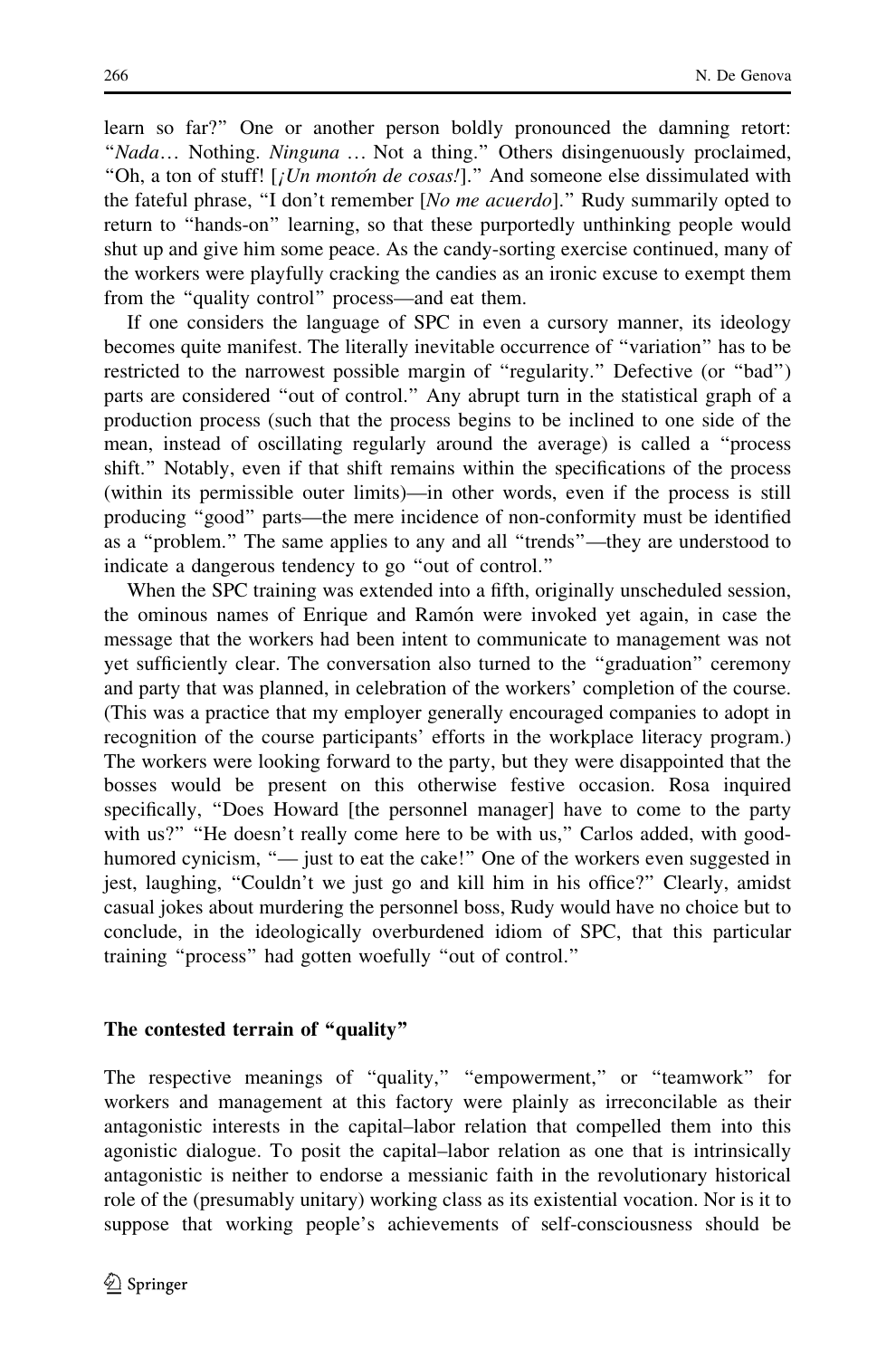inherently emancipatory as a matter of ontology. Nor is it a preemptive assertion by theoretical fiat that passivity or conformity among wage laborers is somehow anomalous. Rather, the analytical implication of this position is only to uphold a recognition that the material and practical potentiality for conflict is always already objectively given by the capital–labor relation itself as a relation of struggle. Relations of domination and subordination must prevail in the labor process as a precondition for capital accumulation. Yet, if domination and subordination are indeed pervasive, indeed routine, these relations remain precisely political in the most elementary sense: they are constituted in and of struggle. If that struggle is eminently material and practical, it is also nonetheless thoroughly ideological.

The manifestations of such struggles are inevitably historically conditioned and contingent, and their ideological configurations must likewise be heterogeneous. From this vantage point, nonetheless, struggle between wage laborers and capitalists is constitutive, and as such, open-ended, eminently historical, and precisely not structurally determined. There is no structurally universal or mechanistically predictable alignment of the subordinate pole of the capital–labor relation with the dominant ideology (which justifies its domination), or the hegemonic ''common sense" (which naturalizes it as "normal," "inescapable," or "inevitable"), any more than there is any automatic recourse to a counter-hegemonic standpoint or a predisposition to class-conscious resistance merely as an effect of the objective circumstances of being exploited. In this sense, ''every class struggle is,'' precisely, "a political struggle" (Marx and Engels, [1848\[](#page-22-0)1967:90]; emphasis added)—a struggle, in the first instance, over the *politics* of production, a power struggle over the regime of labor subordination. Indeed, it is the struggle between labor and capital that finally generates the conditions of possibility and also the actuality of the very social *relation* itself, which only then may be fetishized and reified as some kind of apparently fixed and enduring social ''structure'' (cf. Bonefeld [1995;](#page-21-0) Holloway [1995\)](#page-22-0). The more or less lasting achievements of one or another formulation of consent or contention, hegemony or despotism, and the shifting terms that define the ideological parameters of these ''cultural battles,'' in Gramsci's phrase ([1971:](#page-22-0)348), thus emerge as the moving target of an analysis that must always be situated in its historically particular conjuncture.

Sociopolitical projects for the elicitation of consent and the consolidation of hegemonic rule, if they are indeed largely ''educational,'' are nevertheless most efficacious precisely when their ideological content achieves the apparently innocuous banality of the commonsensical. In this regard, Gramsci refers to a ''conception of the world that is implicitly manifest'' in all aspects of social life [\(1971](#page-22-0):328). As Marx formulated the problem, as capitalist relations of production became more entrenched historically, they produced ''a working class which by education, tradition, and habit looks upon the requirements of that mode of production a self-evident natural laws'' ([1867\[](#page-22-0)1976:899]). Notably, even under the relatively extraordinary circumstances of migrant workers' undocumented, ''illegal'' status—as would have been a formative part of the ''education, tradition, and habit" inculcated into the Mexican workers at Imperial Enterprises—the more coercive (and plainly political) dimensions of their particular condition as migrant labor generally achieves a commonsensical banality as merely "economic" "facts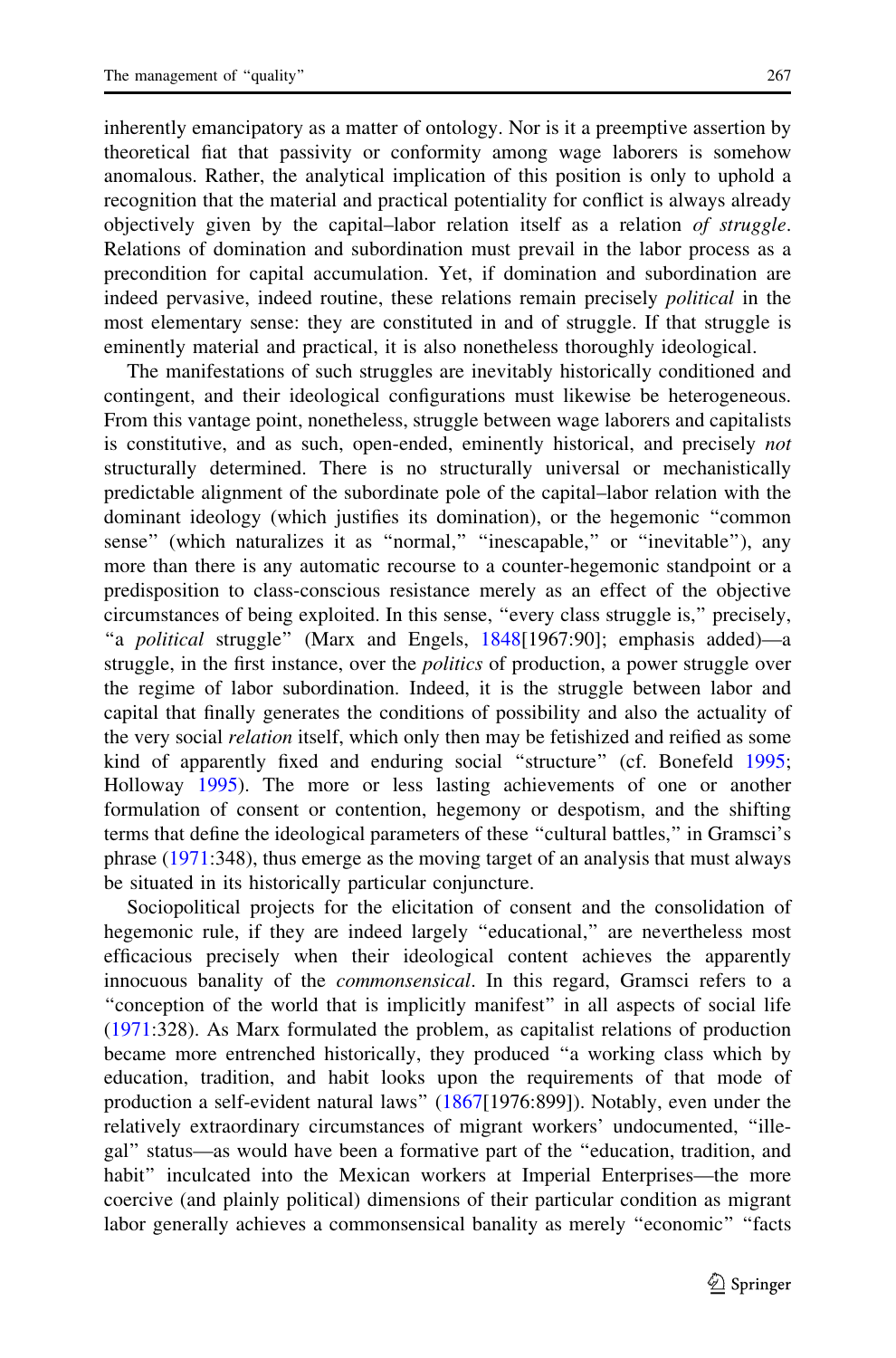of life,'' with the machinations of state power and the compulsions of the law rendered effectively invisible by the fetishized spectacle of ''illegality'' as individual transgression (De Genova [2005](#page-21-0):242–249). For Marx, the naturalized quality of the ''self-evident,'' by which ''the silent compulsion of economic relations sets the seal on the domination of the capitalist over the worker,'' allows for ''direct extra-economic force" to become "exceptional" [\(1976:](#page-22-0)899). Indeed, this is likewise true of workplace immigration raids and deportations, even if the spectacle of enforcement is a persistent and pernicious reminder of the exceptional vulnerabilities that suffuse the migrant predicament. In Gramsci's rendition, these exceptions may be characterized precisely as ''moments of crisis of command and direction when spontaneous consent has failed" ([1971:](#page-22-0)12). The ideological mediation of capitalist social relations is nonetheless always and everywhere a historically specific effect of—and indeed, a *response* to—the constitutive role of antagonism and struggle at the heart of the capital–labor relation. If coercive violence (beyond "the silent compulsion of economic relations," that is) remains a relatively extraordinary recourse, the manifestations of conflict that do *not* culminate in largescale crises are nevertheless abundant. Indeed, they are tantamount, in Marx's felicitous phrase, to ''a protracted and more or less concealed civil war'' ([1976:](#page-22-0)412). Even as conservative a Cold War-era sociologist as Reinhard Bendix, who explicitly sought to examine—from the employers' point of view—managerial ideologies "which seek to justify the subordination of large masses of men [sic] to the discipline of factory work and the authority of employers'' ([1956\[](#page-21-0)1974:ix]), could frankly posit the dialectics of workplace *conflict* as the decisive crucible where such justifications are forged.

The challenge of sustaining one or another formulation of hegemony is best understood as an unrelenting, multifarious, and ordinarily dispersed succession of more or less deliberate and calibrated interventions aimed at the decomposition and recomposition of those intrinsically conflicted social relations. Thus, a semblance of ''spontaneous consent'' is itself an achievement and remains ever contingent and partial all the same. Nonetheless, ''the philosophy of an historical epoch is,'' as Gramsci contends, ''… nothing other than the 'history' of that epoch itself, nothing other than the mass of variations that the leading group has succeeded in imposing on preceding reality. History and philosophy are in this sense indivisible'' [\(1971](#page-22-0):345; emphasis added). In his effort to specify further the ''creative'' (unpredetermined) character of ''philosophy'' as a practical and material force in history, "above all as a cultural battle to transform the popular 'mentality'" [\(1971](#page-22-0):348), Gramsci goes onto affirm, ''reality does not exist on its own, in and for itself, but only in an historical relationship with the men [sic] who modify it'' [\(1971](#page-22-0):346).

What is elucidated by the poignant conflict between Latino workers and management at Imperial Enterprises which my ethnographic research reveals, then, is precisely how ''the political and ideological apparatuses'' of the production process itself (Burawoy [1985](#page-21-0):8) assumed a manifest importance in mediating the uneasy and unresolved moment of transition from one already-established managerial regime to another. Whereas TQM strategies and discourses tend to focus generically on workers as individual employees, they nevertheless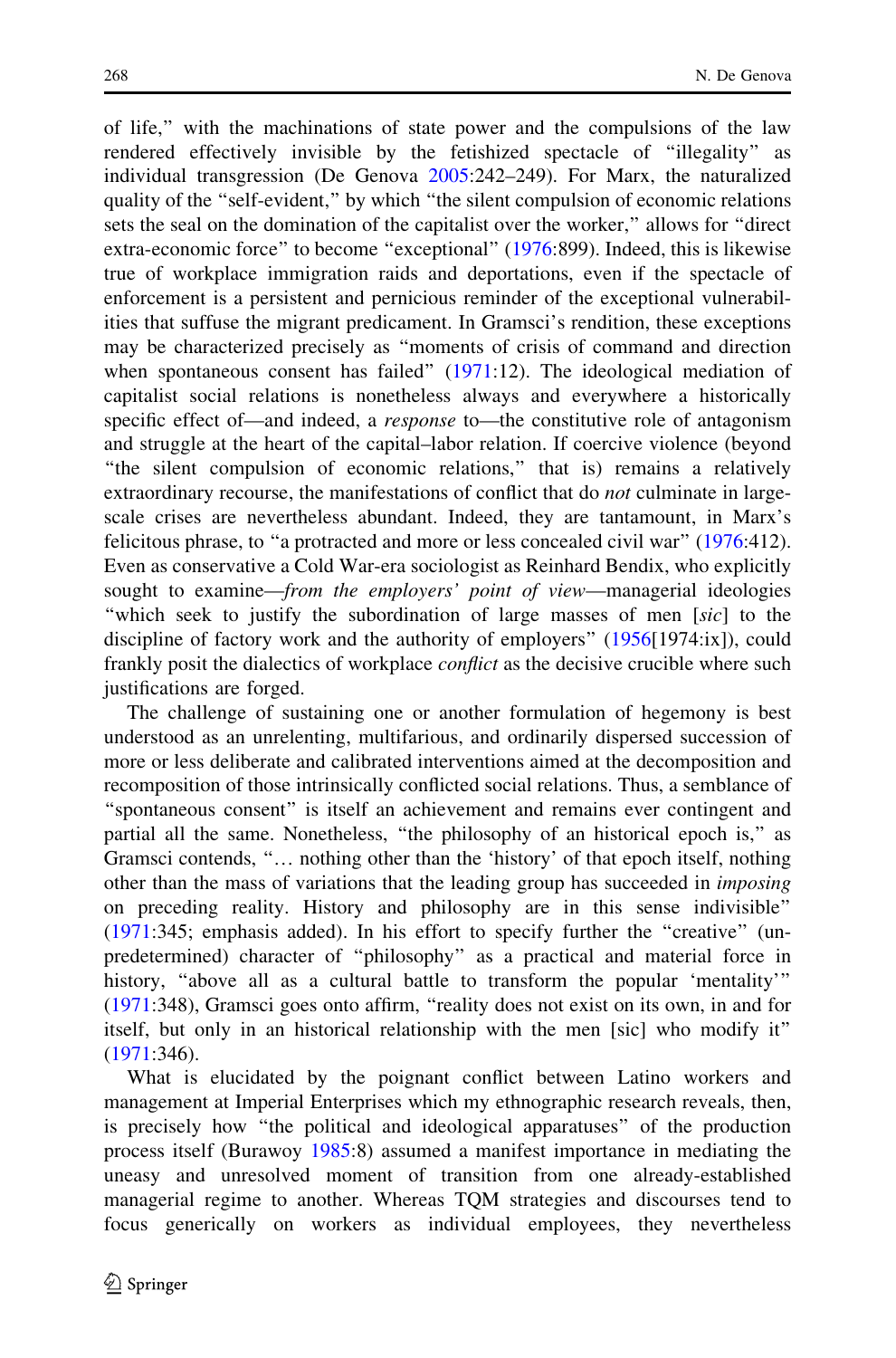symptomatically acknowledge that the capital–labor relation is one fraught with antagonism, even if only in their efforts to circumvent or surpass such purportedly anachronistic modes of conflict. Much as this new order was proposed as a recipe for reform that explicitly sought to enlist the workers' active and conscious collaboration, and thus elicited their consent in prospectively refigured relations of labor subordination, it became a contested terrain of remarkable volatility (cf. Edwards [1979:](#page-21-0)16). Although these disputes over the neoliberal promises of worker "empowerment" readily disclosed the workers' suspicion that Total Quality Management was merely a still more totalitarian encroachment into the conditions of their labor (cf. Barker [1993;](#page-21-0) Ray [1986;](#page-22-0) Willmott [1993,](#page-23-0) [2003\)](#page-23-0), the conflict plainly did not instigate or presage any kind of extraordinary militancy or heroic resistance on the workers' parts. Rather, the contested terrain of ''quality'' became an exceptionally articulate site for the *everyday* manifestation of the capital–labor relation as an ever-unequal, otherwise mundane, yet resplendently antagonistic and irreconcilable relation of struggle.

Moreover, it is crucial to reiterate finally that the reform of the labor process and the intended recomposition of labor subordination—which I have described for this particular factory at the point of its most ideologically articulate and explicit application, namely, workplace training—was nonetheless directed at a workforce which was quite plainly and rather thoroughly *racialized*. This was perhaps most pronounced for the Mexican migrants: if in most instances they were no longer undocumented, they had nonetheless commonly spent many years as such, and their distinctive *racial* status as "Mexicans" had been profoundly conjoined to their defining "illegal" condition as workers. The agonistic composition, decomposition, and recomposition of the workers at Imperial *as a workforce*, generically speaking, was inevitably entangled, therefore, with the contradictory intricacies of their particular and divergent locations within the wider sociopolitical processes of racial formation. Their very organization as a workforce was deeply regimented by racial inequalities and conflicts, ensuring that their re-organization as labor could likewise only continue to be a matter of plainly racial significance and consequence. Hence, the distinctly racialized implication of the Latino workers' presumed need for English language within the larger mandate for remedial mathematics ''training,'' which was itself a prerequisite for Statistical Process Control and Total Quality Management, meant that the management's efforts to reform labor by decomposing the workforce as a class formation merely intensified the prevailing preconditions of their *racial* formation, and thereby only exacerbated anew their antagonism as workers to the terms of their subordination.

The densely interconnected nexus of managerial theory and practice involved in the implementation of Total Quality Management—and notably, also the academic literature devoted to its analysis (whether critical or apologetic)—are consistently formulated in ostensibly race-neutral terms, and therefore extravagantly deracialized. The requirement of capitalist production for "labor in the abstract" (Marx [1867/](#page-22-0)1976:128) in this fashion becomes naturalized as an epistemological and methodological presupposition: the particular heterogeneity and historical specificity of actual working people are obscured in favor of the grand abstraction— ''labor.'' Thus, this figuration of ''workers'' in general, or of ''labor'' as such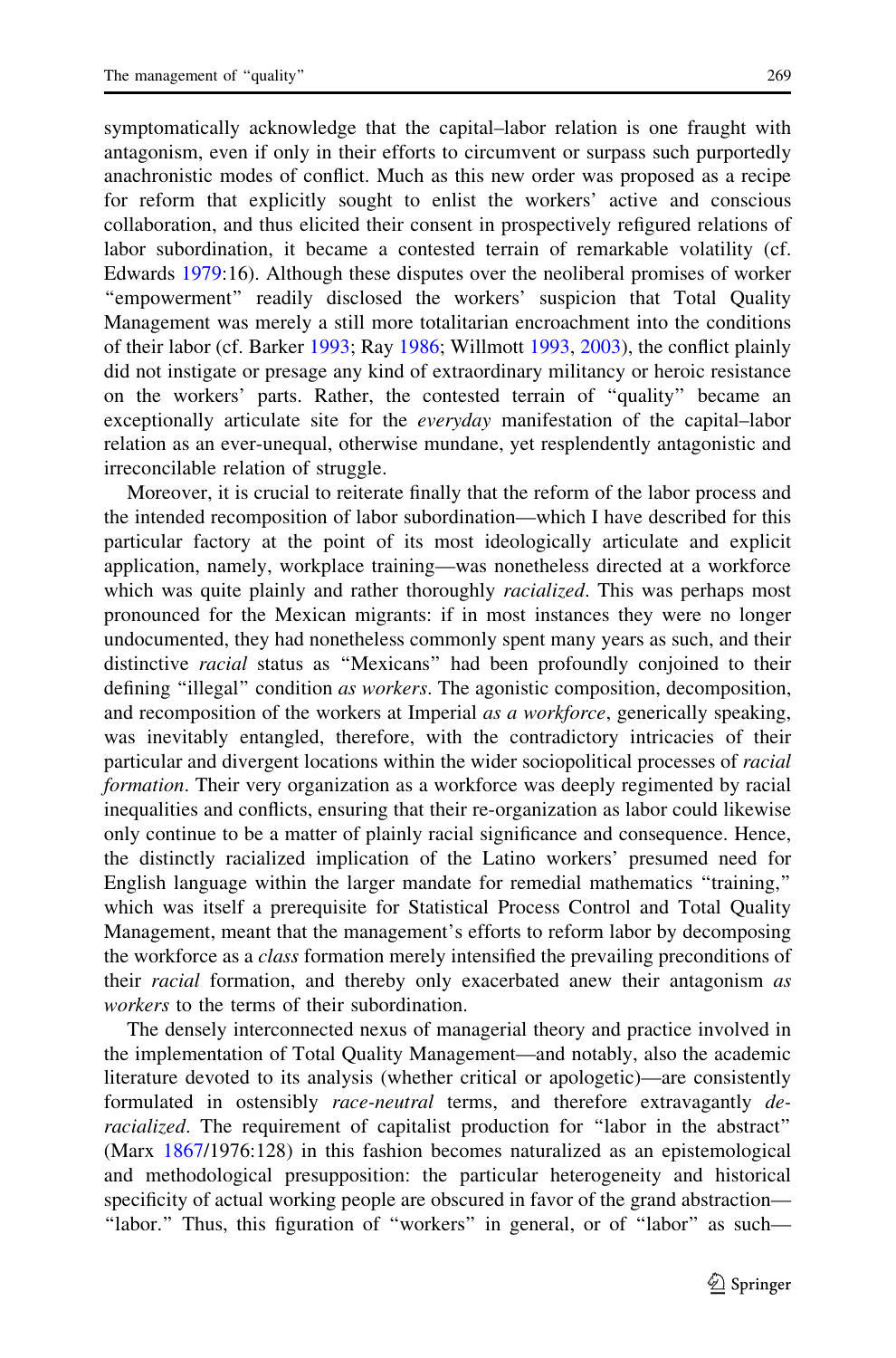<span id="page-21-0"></span>conceptually removed from any of the concrete socio-historical circumstances that pertain to particular co-constituted formations of class and race (and gender, as well; cf. De Genova 2006)—exposes one of its decisive epistemological and political fault lines. Precisely in the excessive energy devoted to its primary aim class decomposition—the strategy of labor management devised as a totalizing management of ''total quality'' inevitably faltered around these fault lines and collided with its own intransigent racial denial. And Total Quality Management was revealed to be merely one more remedial attempt at ostensibly ''technical'' finetuning within a larger historical legacy of capitalism as a thoroughly racialized social formation, and management as a distinctly *racial* enterprise.

Acknowledgments Earlier versions of this paper were presented to the conference ''Toward a Transformative Agenda around Race,'' sponsored by the Kirwan Institute for the Study of Race and Ethnicity, Ohio State University (1 December 2007), for a session devoted to the theme of race and management, and to the Department of Anthropology at Goldsmiths College, University of London (6 February 2008). I am particularly grateful to Dave Roediger for inviting me to participate in the earlier event, which proved to be instrumental for my efforts to conceptualize what was finally at stake in the ethnographic material presented here. I likewise owe a note of appreciation to Roger Sansi-Roca and David Graeber for the latter invitation. I am also grateful to Sophie Day, Betsy Esch, Mao Mollona, and Howie Winant for their critical insights on these occasions.

### References

- Abrahamson, Eric. 1991. Managerial fads and fashions: The diffusion and rejection of innovations. The Academy of Management Review 16(3): 586–612.
- Abrahamson, Eric. 1996. Management fashion. The Academy of Management Review 21(1): 254–285.
- Astley, W. Graham, and Raymond F. Zammuto. 1992. Organization science, managers, and language games. Organization Science 3(4): 443–460.
- Barker, James R. 1993. Tightening the iron cage: Concertive control in self-managing teams. Administrative Science Quarterly 38: 408–437.
- Bendix, Reinhard. 1956. [1974] Work and authority in industry. Berkeley: University of California Press. Bonefeld, Werner. 1995. Capital as subject and the existence of labour. In *Emancipating Marx: Open*
- Marxism 3, ed. Werner Bonefeld, Richard Gunn, John Holloway, and Kosmas Psychopedis, 182–212. East Haven, CN: Pluto Press.
- Burawoy, Michael. 1979. Manufacturing consent: Changes in the labor process under monopoly capitalism. Chicago: University of Chicago Press.
- Burawoy, Michael. 1985. The politics of production. New York: Verso.
- Chakrabarty, Dipesh. 1989. Rethinking working-class history: Bengal, 1890–1940. Princeton, NJ: Princeton University Press.
- De Genova, Nicholas. 2005. Working the boundaries: Race, space, and ''illegality'' in Mexican Chicago. Durham, NC: Duke University Press.
- De Genova, Nicholas. 2006. The everyday civil war: Migrant working men, within and against capital. Ethnography 7(2): 179–203.
- De Genova, Nicholas, and Ana Y. Ramos-Zayas. 2003. Latino crossings: Mexicans, Puerto Ricans, and the politics of race and citizenship. New York and London: Routledge.
- Edwards, Richard. 1979. Contested terrain: The transformation of the workplace in the twentieth century. New York: Basic Books.
- Ezzamel, Mahmoud, Hugh Willmott, and Frank Worthington. 2001. Power, control, and resistance in the factory that time forgot. Journal of Management Studies 38(8): 1053–1080.

Foucault, Michel. 1977. Discipline and punish: The birth of the prison. New York: Random House.

Garrahan, Phillip, and Paul Stewart. 1992. Management control and a new regime of subordination. In Fordism and flexibility: Divisions and change, ed. Nigel Gilbert, Roger Burrows, and Anna Pollert, 107–117. London: Palgrave Macmillan.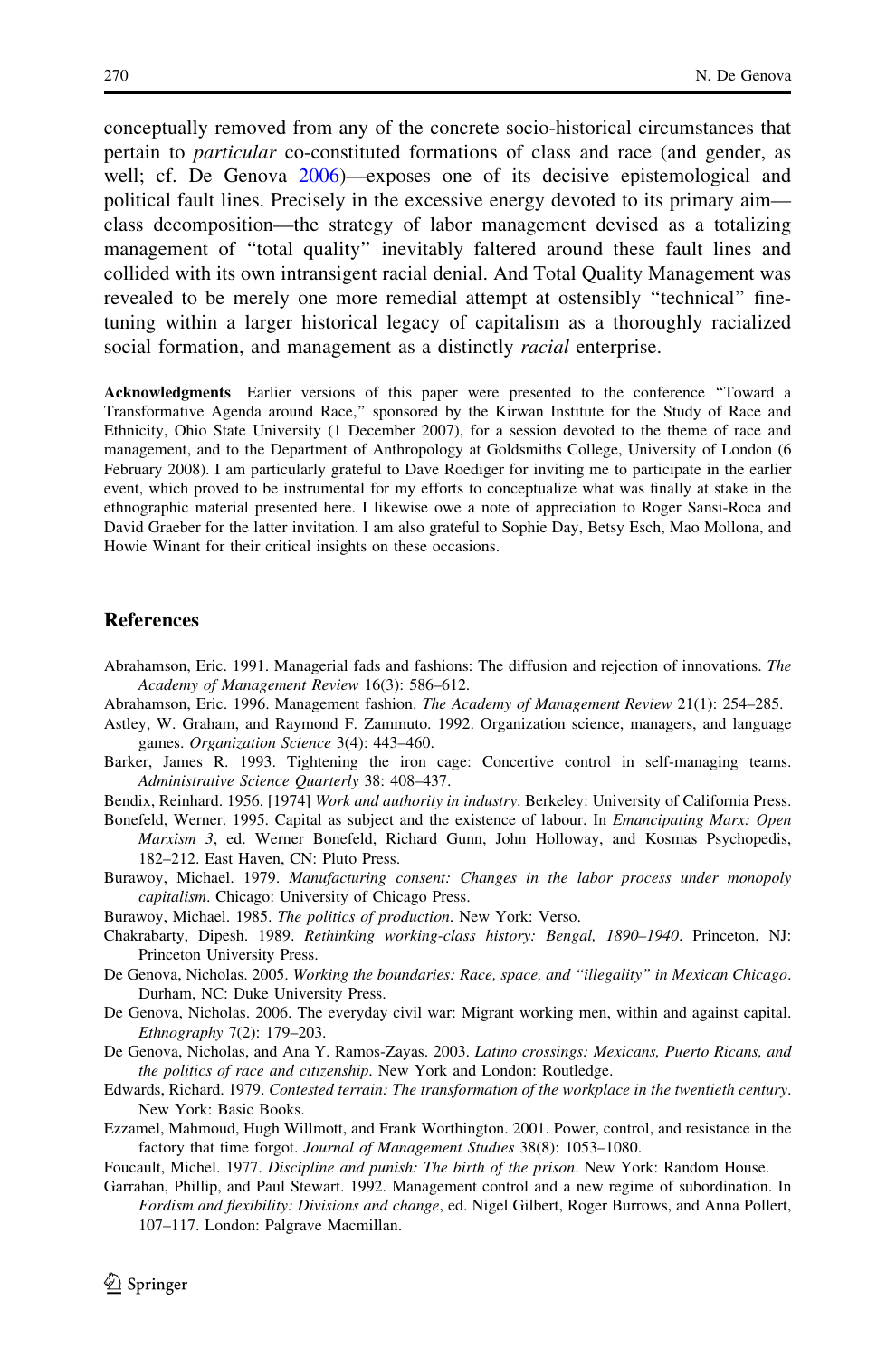- <span id="page-22-0"></span>Gramsci, Antonio. 1929–35. [1971] Selections from the prison notebooks. New York: International **Publishers.**
- Grenier, Guillermo J. 1988. Inhuman relations: Quality circles and anti-unionism in American industry. Philadelphia: Temple University Press.
- Hackman, J.Richard, and Ruth Wageman. 1995. Total Quality Management: Empirical, conceptual, and practical issues. Administrative Science Quarterly 40(2): 309–342.
- Harvey, David. 1989. The condition of postmodernity. Cambridge, MA: Blackwell Publishers.
- Hodson, Randy. 1999. Organizational anomie and worker consent. Work and Occupations 26(3): 292–323.
- Hodson, Randy. 2002. Worker participation and teams: New evidence from analyzing organizational ethnographies. Economic and Industrial Democracy 23(4): 491–528.
- Hodson, Randy, Sean Creighton, Cheryl Sorenson Jamison, Sabine Rieble, and Sandy Welsh. 1994a. Loyalty to whom? Workplace participation and the development of consent. Human Relations 47(8): 895–909.
- Hodson, Randy, Gregory Hooks, and Sabine Rieble. 1994b. Training in the workplace: Continuity and change. Sociological Perspectives 37(1): 97–118.
- Hodson, Randy, Sandy Welsh, Sabine Rieble, Cheryl Sorenson Jamison, and Sean Creighton. 1993. Is worker solidarity undermined by autonomy and participation? Patterns from the ethnographic literature. American Sociological Review 58(3): 398–416.
- Holloway, John. 1995. From scream of refusal to scream of power: The centrality of work. In Emancipating Marx: Open Marxism 3, ed. Werner Bonefeld, Richard Gunn, John Holloway, and Kosmas Psychopedis, 155–181. East Haven, CN: Pluto Press.
- Juran, Joseph M. 1974. The quality control handbook, 3rd ed. New York: McGraw-Hill.
- Kirschenman, Joleen, and Katherine M. Neckerman. 1991. 'We'd love to hire them, but'…: The meaning of race for employers. In The urban underclass, ed. Christopher Jenks, and Paul E. Peterson, 203–234. Washington, D.C.: Brookings Institute.
- Knights, David, and Darren McCabe. 1997. 'How would you measure something like that?': Quality in a retail bank. Journal of Management Studies 34(3): 371–388.
- Knights, David, and Darren McCabe. 1998a. Dreams and designs on strategy: A critical analysis of TQM and management control. Work, Employment & Society 12(30): 433–456.
- Knights, David, and Darren McCabe. 1998b. When 'life is but a dream': Obliterating politics through business process reengineering? Human Relations 51(6): 761–798.
- Knights, David, and Darren McCabe. 1999. 'Are there no limits to authority?': TQM and organizational power''. Organization Studies 20(2): 197–224.
- Knights, David, and Darren McCabe. 2000a. 'Ain't misbehaving'? Opportunities for resistance under new forms of 'quality' management. Sociology 34(3): 421–436.
- Knights, David, and Darren McCabe. 2000b. Bewitched, bothered, and bewildered: The meaning and experience of teamworking for employees in an automobile company. Human Relations 53(11): 1481–1517.
- Knights, David, and Darren McCabe. 2002. A road less travelled: Beyond managerialist, critical, and processual approaches to Total Quality Management. Journal of Organizational Change Management 15(3): 235–254.
- Knights, David, and Darren McCabe. 2003. Governing through teamwork: Reconstituting subjectivity in a call centre. Journal of Management Studies 40(7): 1587–1619.
- Lemke, Thomas. 2001. 'The birth of biopolitics': Michel Foucault's lecture at the Collège de France on neo-liberal governmentality. Economy and Society 30(2): 190–207.
- Marx, Karl. 1867. [1976] Capital: A critique of political economy, vol. 1. New York: Penguin Books.
- Marx, Karl, and Friedrich Engels. 1848. [1967] The communist manifesto. New York: Penguin Books.

Moody, Kim. 1988. An injury to all: The decline of American unionism. New York: Verso.

- Neckerman, Katherine M., and Joleen Kirschenman. 1991. Hiring strategies, racial bias, and inner-city workers. Social Problems 38(4): 433–447.
- Peña, Devon G. 1997. The terror of the machine: Technology, work, gender, and ecology on the U.S.— Mexico border. Austin: Center for Mexican American Studies/University of Texas Press.
- Ray, Carol Axtell. 1986. Corporate culture: The last frontier of control. Journal of Management Studies 23: 287–297.
- Roediger, David R. 2008. How race survived US history: From settlement and slavery to the Obama phenomenon. New York: Verso.